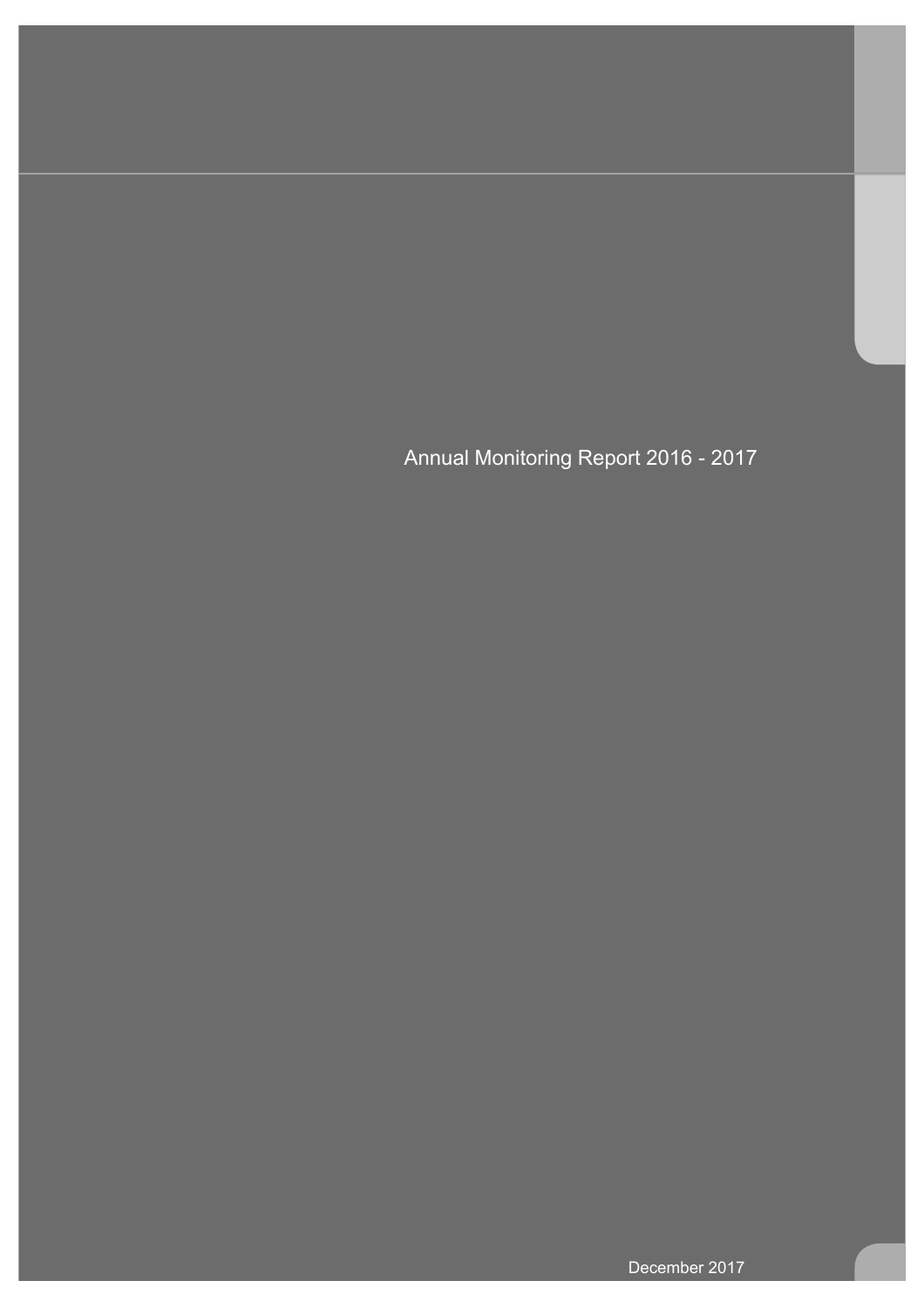| 1 Introduction                       | 4  |
|--------------------------------------|----|
| 2 Timetable                          | 6  |
| 3 Housing Progress                   | 10 |
| 3.1 Open Space                       | 12 |
| 4 Duty to Co-operate                 | 15 |
| 5 Statement of Community Involvement | 19 |
| 6 Neighbourhood Planning             | 22 |
| 7 Community Infrastructure Levy      | 26 |
| 8 Self Build Register                | 28 |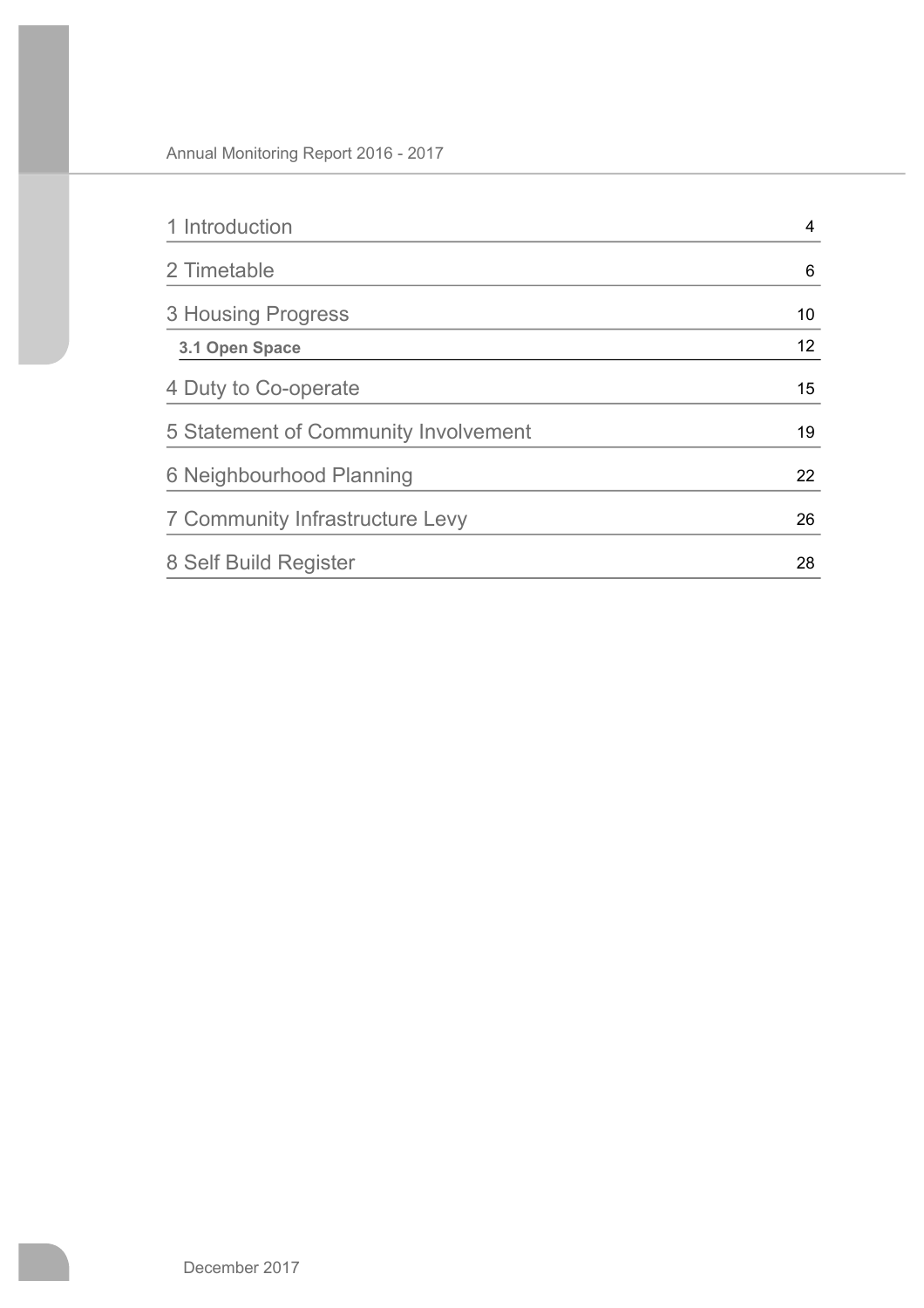Introduction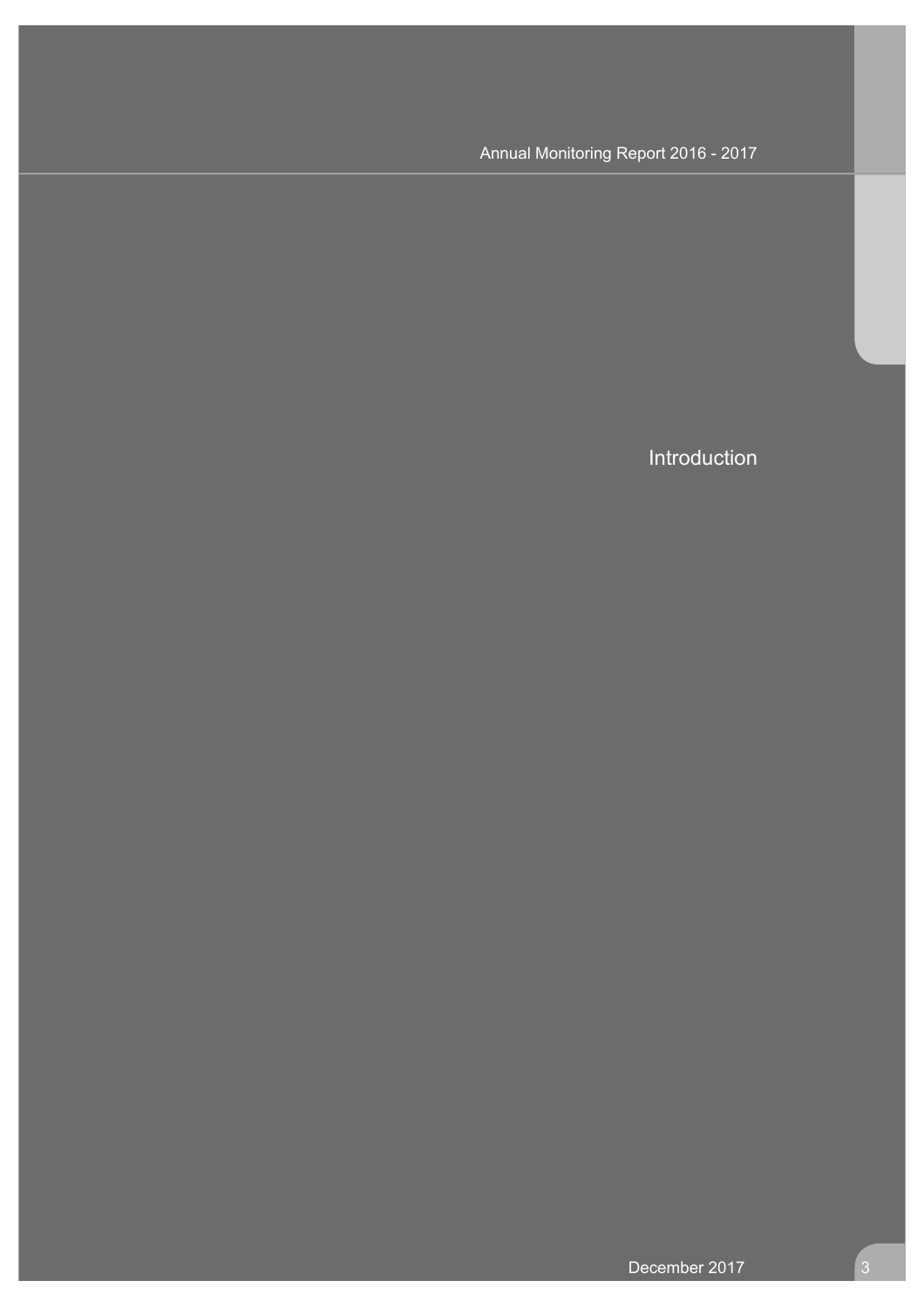## **1 Introduction**

**1.1** This Annual Monitoring Report (AMR) produced by Staffordshire Moorlands District Council covers the 12 month period from 1 April 2016 - 31 March 2017. Only key indicators have been monitored as resources have been focused on the the preparation of the Local Plan.

**1.2** The report covers the following aspects outlined in the Town and Country Planning (Local Planning) (England) Regulations 2012:

- Details of the Local Development Scheme and how the Council is performing against  $\bullet$ time scales and milestones for preparing LDF documents as set out in the document;
- Details of progress towards the housing requirement and the number of new affordable  $\blacksquare$ homes provided;
- The Duty to Co-operate;  $\bullet$
- The Statement of Community Involvement;  $\bullet$
- Neighbourhood Planning; and  $\bullet$
- The Community Infrastructure Levy  $\lambda$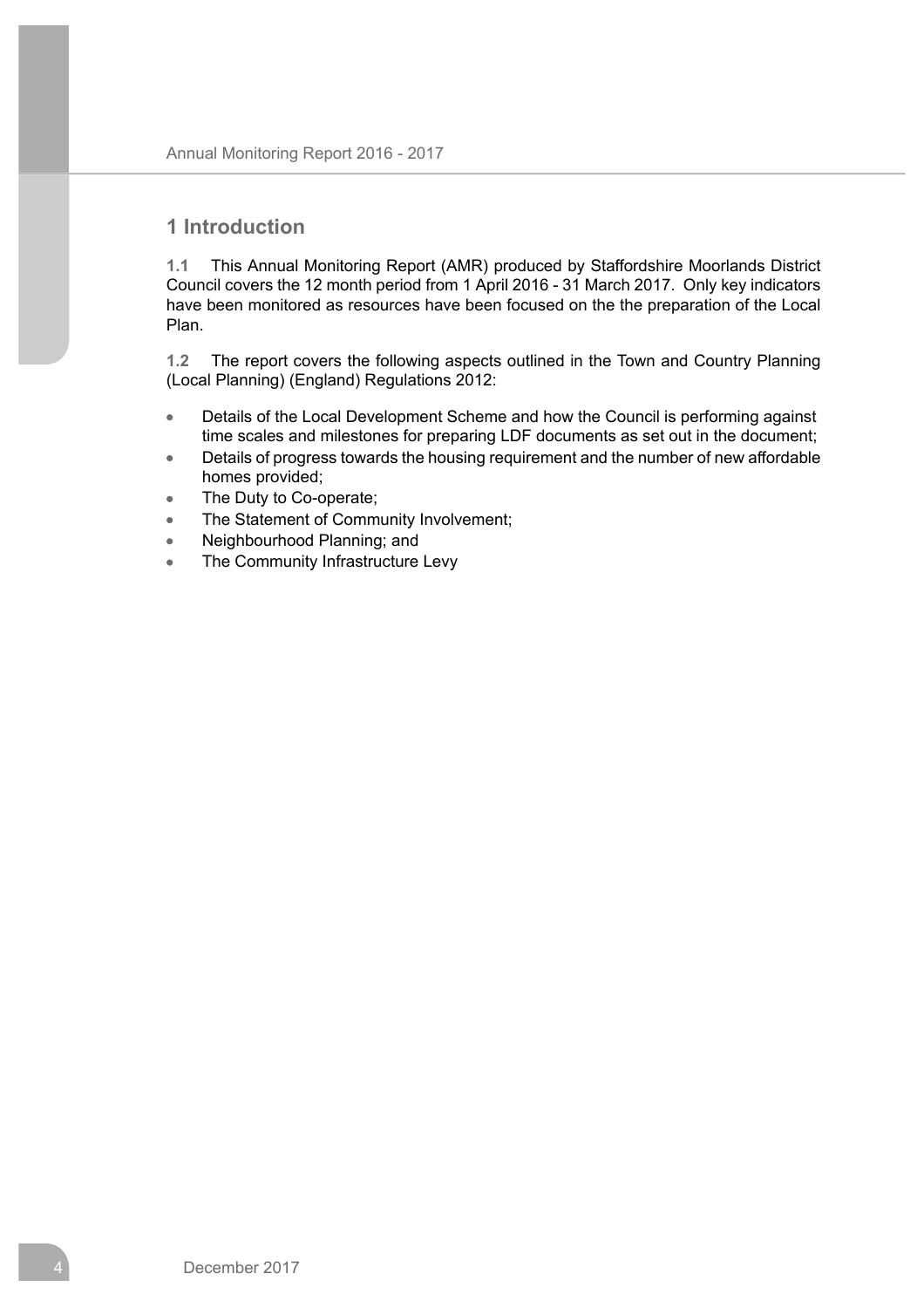**Timetable**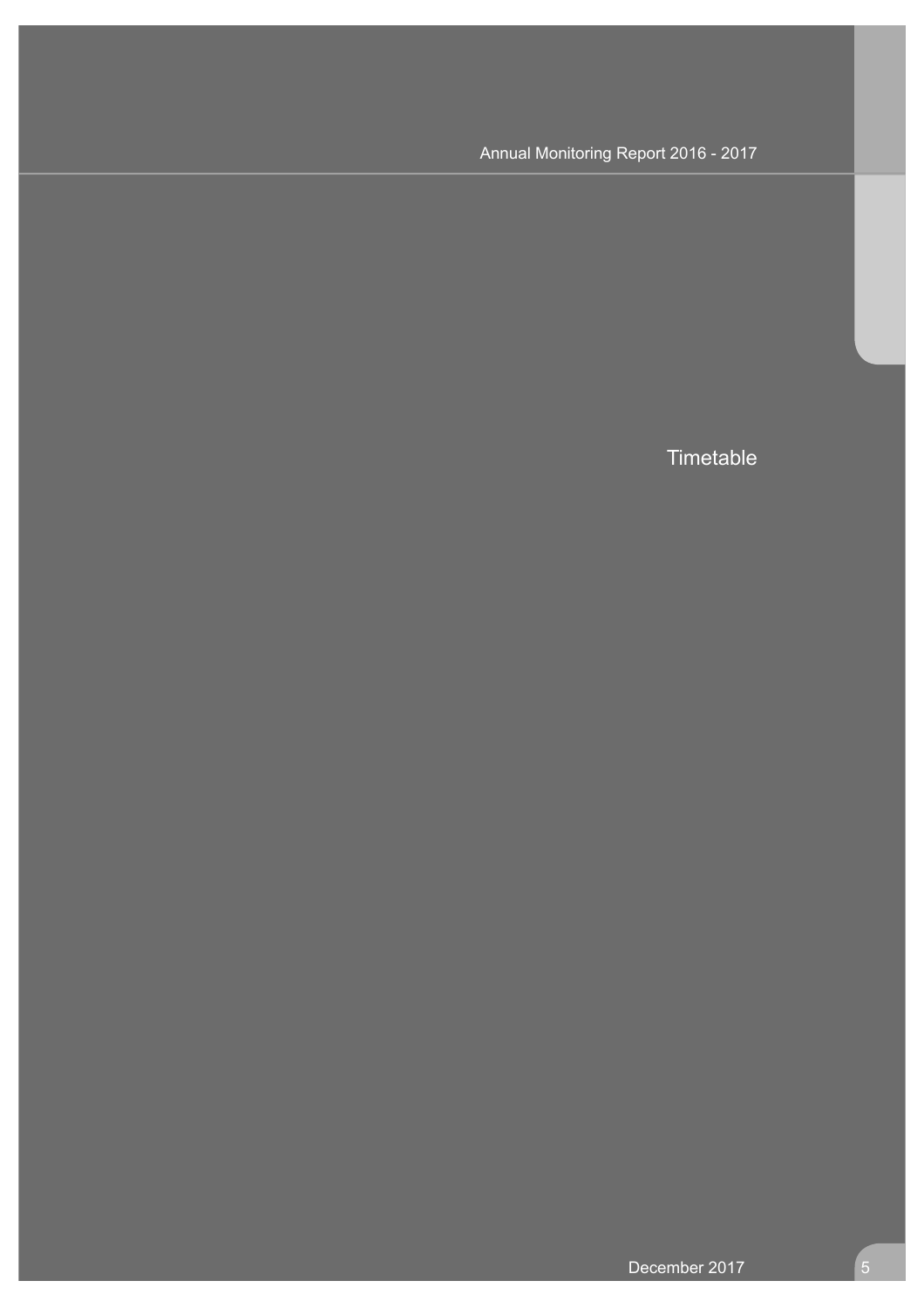## **2 Timetable**

## **Local Development Scheme**

**2.1** The Planning and Compulsory Purchase Act 2004 (amended by the Localism Act 2011) introduced the requirement for councils to prepare and maintain a Local Development Scheme (LDS). The LDS specifies the documents which, when prepared, will comprise the Local Plan for the area. It must be made available publicly and kept up to date. It is important that local communities and interested parties can keep track of progress. Local planning authorities should publish their LDS on their website.

**2.2** Following changes to the Regulations in 2009, there is no longer a requirement for Supplementary Planning Documents (SPDs) to be listed in the Local Development Scheme. Whilst this LDS continues to include SPDs in order to provide information on their content, the timetable for the production of SPDs in this LDS is indicative only. An up-to-date timetable is published on the Council's website where 'real time' information on the progress of all planning documents is given.

**2.3** The council prepared its first LDS in 2005, and issued updates in 2007 and 2011. The current LDS was agreed and brought into effect by the Council on 25th July 2012, a revised timetable for the Site Specific Allocations DPD was approved in December 2015.

| LDF adopted documents at 31 March 2014 |            |  |  |  |  |  |
|----------------------------------------|------------|--|--|--|--|--|
| <b>Name</b>                            | Date       |  |  |  |  |  |
| Core Strategy                          | March 2014 |  |  |  |  |  |
| Biddulph Town Centre Area Action Plan  | Feb 2007   |  |  |  |  |  |
| Cheadle Town Centre Masterplan         | Mar 2014   |  |  |  |  |  |
| Leek Town Centre Masterplan            | Mar 2014   |  |  |  |  |  |
| <b>Churnet Valley Masterplan</b>       | Mar 2014   |  |  |  |  |  |
| Local Heritage Register                | Feb 2008   |  |  |  |  |  |
| Windows and Doors                      | Aug 2006   |  |  |  |  |  |
|                                        |            |  |  |  |  |  |

## **Table 2.1**

**2.4** The LDS anticipated that the Core Strategy would be adopted in April 2013. Following the hearing sessions in February 2013 and the Inspector's interim conclusions, the Council produced main modifications which were considered necessary to make the Core Strategy sound in planning terms. Consultation on the main modifications were undertaken between June and August 2013. The Inspectors final report was received on 2nd January 2014 and the Plan was adopted on the 26th March 2014. The adoption of the Leek and Cheadle Town Centre Masterplans and the Churnet Valley Masterplan were also later than anticipated because of delays to the Core Strategy timetable.

**2.5** The 1988 Alton Towers Supplementary Planning Guidance (SPG) was revoked by Council on the 26 March 2014 as guidance for Alton Towers is now contained in the Churnet Valley Masterplan SPD.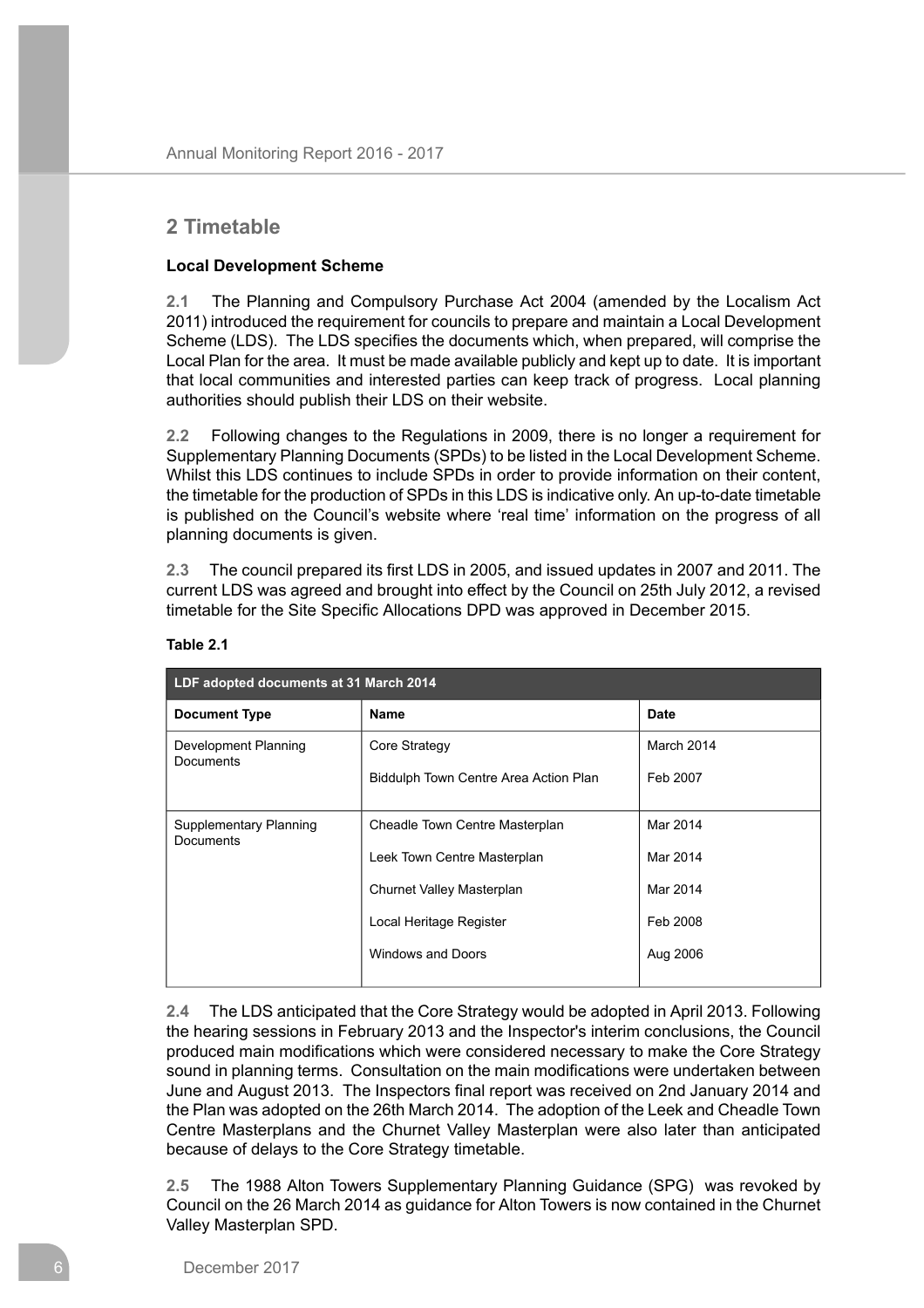## **Staffordshire Moorlands Local Plan and other SPD's**

**2.6** The Core Strategy states that in order to take account of the longer term requirements of the District, the Council will undertake an early and comprehensive review. This will incorporate work underway on Site Allocations in the form of a single comprehensive Local Plan for the plan period 2016 - 2031. The current LDS timetable is out of date and needs to be revised to reflect the new Local Plan timetable. This is expected to be in due course.

**2.7** The table below outlines progress to date on other documents listed in the LDS that have not yet been adopted and the revised work programme for the following 12 months.

#### **Table 2.2**

| <b>Development Plan Documents (DPDs)</b> |           |                                                                                                                                                                                                                                                                                                                                                                                                                                                                                                                                                                                                                                                                                                                                                                                                                                                                                                                                                                                                                                                                                                                                                                                                                                                                                                                                                                                                                                                                                                                                                                                                                                                                                                                        |  |  |
|------------------------------------------|-----------|------------------------------------------------------------------------------------------------------------------------------------------------------------------------------------------------------------------------------------------------------------------------------------------------------------------------------------------------------------------------------------------------------------------------------------------------------------------------------------------------------------------------------------------------------------------------------------------------------------------------------------------------------------------------------------------------------------------------------------------------------------------------------------------------------------------------------------------------------------------------------------------------------------------------------------------------------------------------------------------------------------------------------------------------------------------------------------------------------------------------------------------------------------------------------------------------------------------------------------------------------------------------------------------------------------------------------------------------------------------------------------------------------------------------------------------------------------------------------------------------------------------------------------------------------------------------------------------------------------------------------------------------------------------------------------------------------------------------|--|--|
| <b>Site Specific Allocations DPD</b>     |           |                                                                                                                                                                                                                                                                                                                                                                                                                                                                                                                                                                                                                                                                                                                                                                                                                                                                                                                                                                                                                                                                                                                                                                                                                                                                                                                                                                                                                                                                                                                                                                                                                                                                                                                        |  |  |
| On target?                               | <b>No</b> | The LDS lists the target milestones as follows:<br>Commencement: Underway<br>۰<br>Public Participation (Reg 18): Underway<br>Publication and Representations Invited (Reg 19): September 2013<br>۰<br>Submission to Secretary of State (Reg 22): December 2013<br>Examination Hearing April: 2014<br>Adoption: August 2014<br>۰<br>The Site Specific Allocations DPD is now the be part of a comprehensive Local Plan<br>which will include both the review of the Core Strategy and site allocations.<br>Significant work has been carried out on this document so far.<br>July-September 2015 non-statutory pre-consultation with the general public<br>over site "options" and development boundaries; this also included a call for<br>sites and invited representations over the existing SHLAA database, and also<br>included certain policy areas for review from the adopted Core Strategy.<br>April 2016 Preferred Options Sites and Boundaries Consultation. This<br>consultation included details of the spatial distribution of development, the<br>requirements for housing, employment, retail, gypsy and traveller<br>accommodation, infrastructure and site allocations and development boundaries.<br>The consultation did not include details of proposed policies that will be included<br>in the Local Plan. A separate consultation will be held later regarding policies.<br>This will allow the Council to take potential forthcoming changes to Government<br>policy regarding planning into account along with new evidence.<br>July 2017 Preferred Options Consultation. This consultation was on a draft Local<br>۰<br>Plan and included details of policies and proposed site allocations. |  |  |
|                                          |           | Revised work programme for the following 12 months: Document to be incorporated within a new Local Plan<br>2016 - 2031. The timetable for Local Plan preparation is as follows:                                                                                                                                                                                                                                                                                                                                                                                                                                                                                                                                                                                                                                                                                                                                                                                                                                                                                                                                                                                                                                                                                                                                                                                                                                                                                                                                                                                                                                                                                                                                        |  |  |

 $\bullet$ Publication of Local Plan - formal representations invited - February - March 2018.

Submission of Local Plan to Secretary of State - June 2018.  $\bullet$ 

#### **Table 2.3**

**Supplementary Planning Documents (SPDs)**

**Housing Delivery SPD**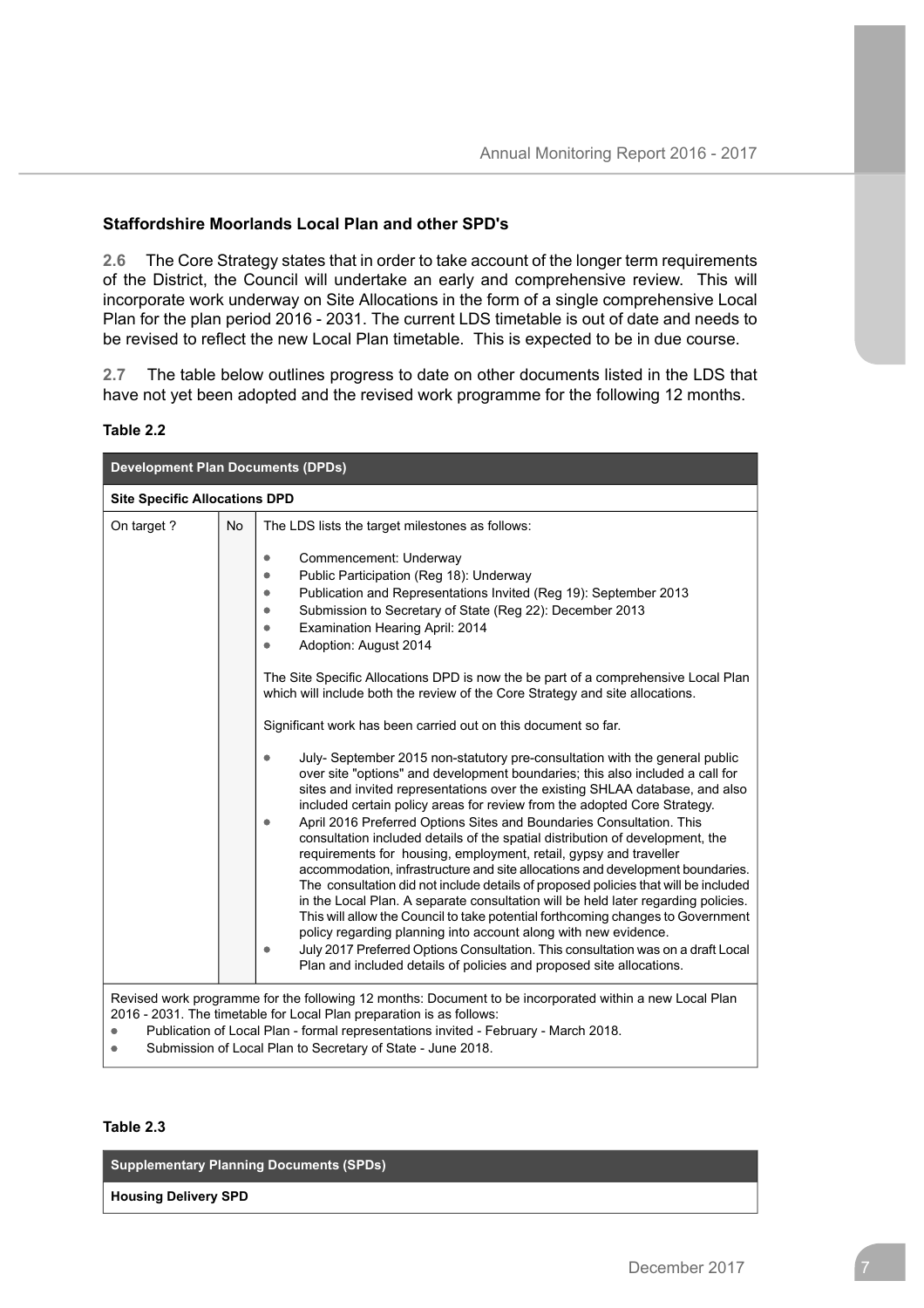|                                                                                                                                                                                              |                                                                                              | <b>Supplementary Planning Documents (SPDs)</b>                                                                                                                     |  |  |  |  |  |
|----------------------------------------------------------------------------------------------------------------------------------------------------------------------------------------------|----------------------------------------------------------------------------------------------|--------------------------------------------------------------------------------------------------------------------------------------------------------------------|--|--|--|--|--|
| On target?                                                                                                                                                                                   | <b>No</b>                                                                                    | Stage the document is at: Scoping Paper published for consultation Sept - Nov<br>2010.                                                                             |  |  |  |  |  |
|                                                                                                                                                                                              | This was referred to in the Core Strategy but is no longer included in the draft Local Plan. |                                                                                                                                                                    |  |  |  |  |  |
| Open Space, Sport and Recreation SPD                                                                                                                                                         |                                                                                              |                                                                                                                                                                    |  |  |  |  |  |
| On target?                                                                                                                                                                                   | <b>No</b>                                                                                    | Stage the document is at: Scoping Paper published for consultation Sept - Nov<br>2010.                                                                             |  |  |  |  |  |
|                                                                                                                                                                                              |                                                                                              | Revised work programme for the following 12 months: To be agreed.                                                                                                  |  |  |  |  |  |
| <b>Design Guide SPD</b>                                                                                                                                                                      |                                                                                              |                                                                                                                                                                    |  |  |  |  |  |
| On target                                                                                                                                                                                    | <b>No</b>                                                                                    | Stage the document is at: A draft document has been prepared, public consultation<br>was carried out in February-March 2016 work is ongoing.                       |  |  |  |  |  |
|                                                                                                                                                                                              |                                                                                              | Revised work programme for the following 12 months: To be agreed.                                                                                                  |  |  |  |  |  |
| <b>Blythe Bridge RIS Development Brief</b>                                                                                                                                                   |                                                                                              |                                                                                                                                                                    |  |  |  |  |  |
| On target?                                                                                                                                                                                   | <b>No</b>                                                                                    | Stage the document is at: Site is included in draft Local Plan                                                                                                     |  |  |  |  |  |
| Revised work programme for the following 12 months: Site is included in the draft Local Plan. Draft policy refers<br>to the preparation of a Masterplan. No timetable has been set for this. |                                                                                              |                                                                                                                                                                    |  |  |  |  |  |
| <b>Developer Contributions</b>                                                                                                                                                               |                                                                                              |                                                                                                                                                                    |  |  |  |  |  |
| On target?                                                                                                                                                                                   | <b>No</b>                                                                                    | Stage the document is at: Commencement                                                                                                                             |  |  |  |  |  |
|                                                                                                                                                                                              |                                                                                              | Revised work programme for the following 12 months: Preparation of this SPD is currently on hold pending the<br>outcome of the Community Infrastructure Levy work. |  |  |  |  |  |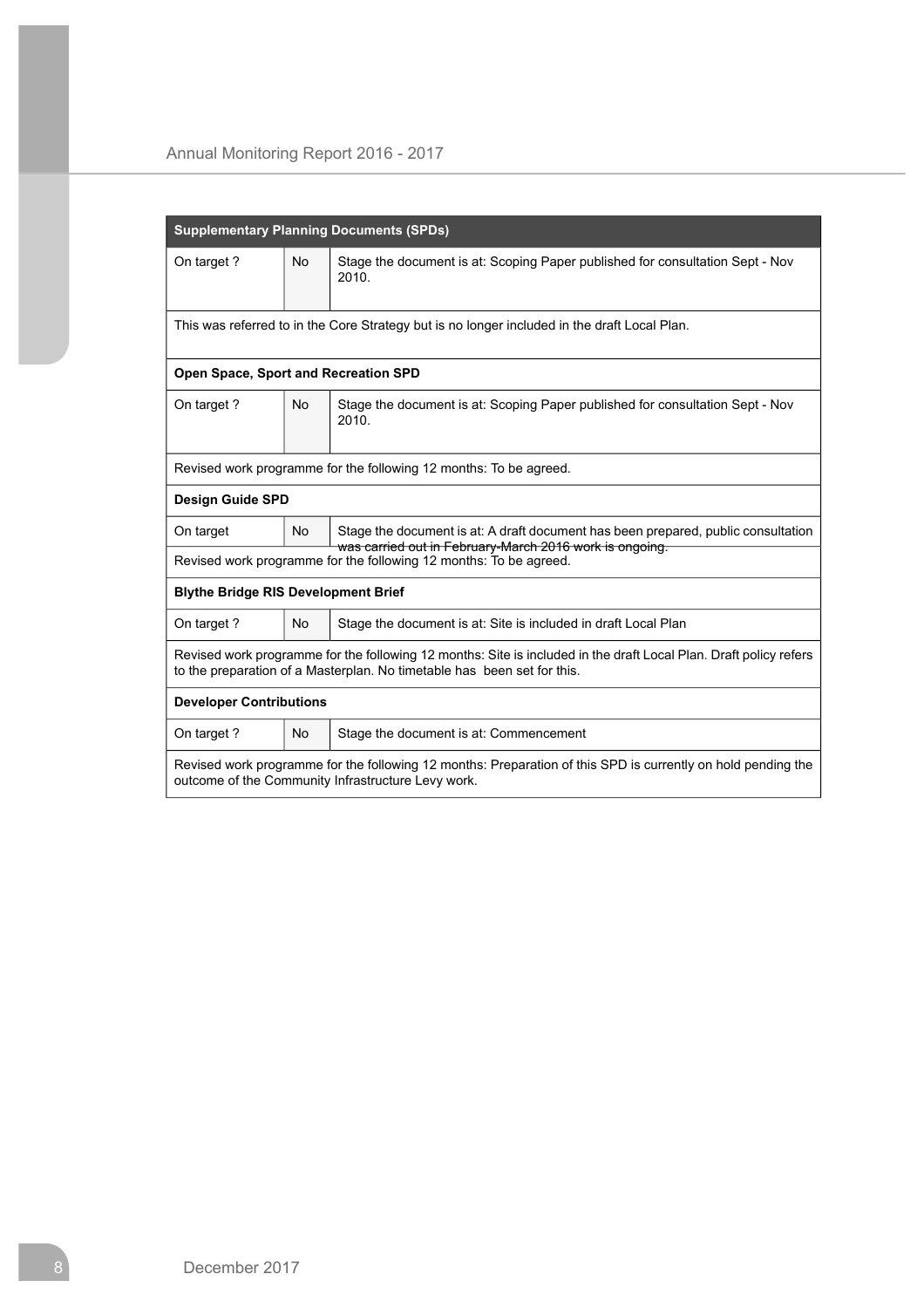Housing Progress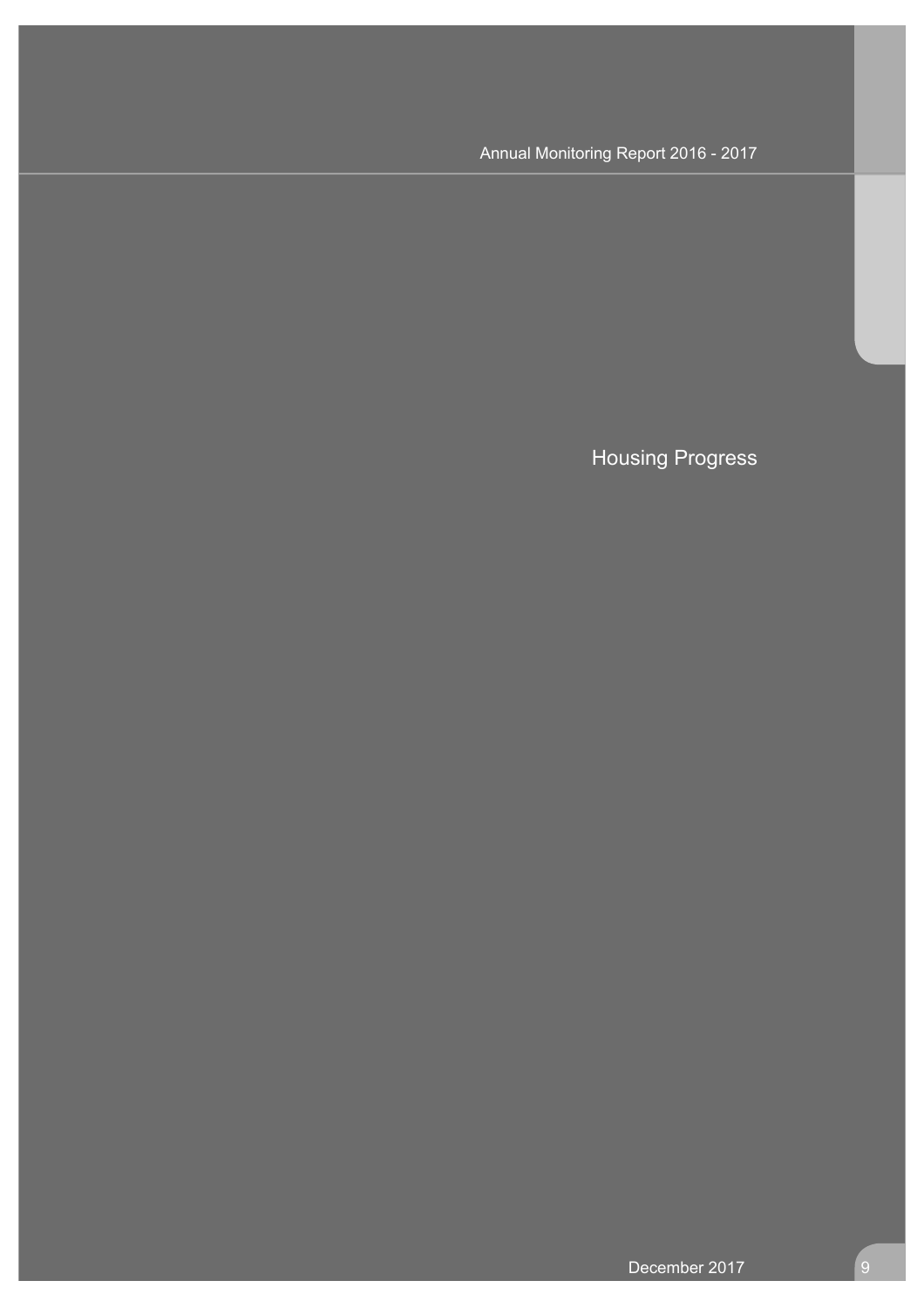# **3 Housing Progress**

## **Housing Completions**

**3.1** There were 128 (net) completions of new housing between 1st April 2016 and 31 March 2017.

## **Annual Housing Completions**

| Year    | <b>Gross</b> | <b>Net</b> |
|---------|--------------|------------|
| 2006/07 | 260          | 260        |
| 2007/08 | 265          | 261        |
| 2008/09 | 243          | 236        |
| 2009/10 | 199          | 185        |
| 2010/11 | 116          | 110        |
| 2011/12 | 76           | 58         |
| 2012/13 | 96           | 96         |
| 2013/14 | 124          | 78         |
| 2014/15 | 307          | 278        |
| 2015/16 | 100          | 99         |
| 2016/17 | 128          | 128        |

## **Housing Supply 31st March 2017**

| Sub-area        | <b>Commitments</b>                              |                                                 | <b>Total Supply</b> |            | <b>Total Deliverable Supply</b> |            |
|-----------------|-------------------------------------------------|-------------------------------------------------|---------------------|------------|---------------------------------|------------|
|                 | <b>Balance under</b><br>Construction<br>(Gross) | <b>Planning</b><br><b>Permission</b><br>(Gross) | <b>Gross</b>        | <b>Net</b> | <b>Gross</b>                    | <b>Net</b> |
| Leek            | 163                                             | 380                                             | 543                 | 538        | 543                             | 538        |
| <b>Biddulph</b> | 50                                              | 59                                              | 109                 | 106        | 109                             | 106        |
| Cheadle         | 20                                              | 224                                             | 244                 | 244        | 244                             | 244        |
| Rural           | 137                                             | 424                                             | 561                 | 554        | 561                             | 554        |
| <b>District</b> | 370                                             | 1087                                            | 1457                | 1442       | 1457                            | 1442       |

## **Definitions**

- **Total Supply** Total Supply over the next 5 years. Comprises of balance of all dwellings  $\bullet$ under construction and all unimplemented sites with valid planning permission.
- **Total Deliverable Supply** Number of dwellings on sites which are assessed to be  $\bullet$ deliverable over the next five years. Comprises of balance of all dwellings under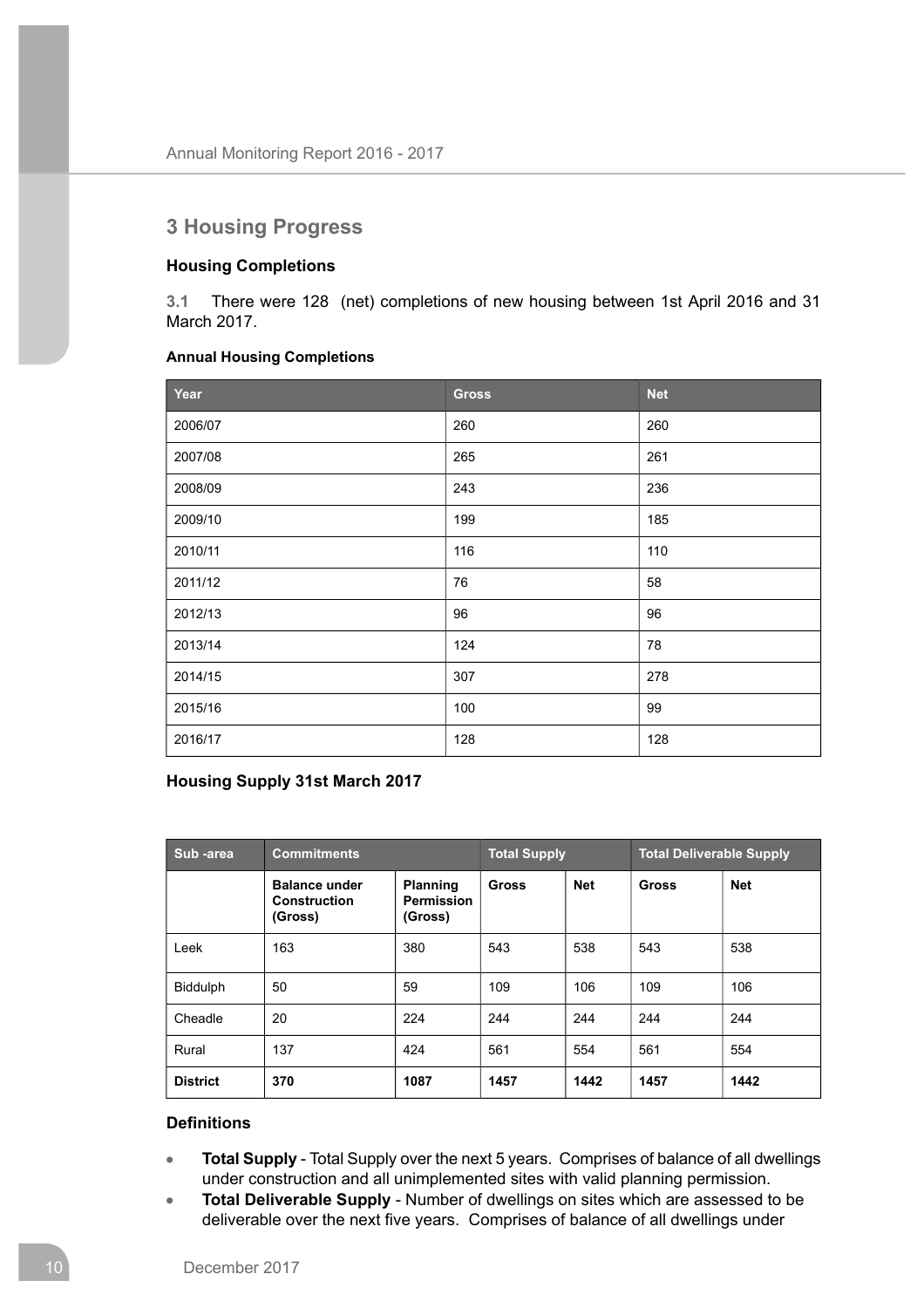construction and all unimplemented sites with valid planning permission, but excludes uncommitted sites identified in the Strategic Housing Land Availability Assessment which may be deliverable over the next 5 years.

- **Gross** The gross figure includes proposed new build dwellings and gross gains from change of use and conversions.
- **Net** the net figure is the gross figure less any proposed losses through change of use, conversions and demolitions.
- **Sub-area** based on parishes of Leek, Cheadle and Biddulph and other rural parishes.

### **5 Year Land Supply Assessment (20% buffer and shortfall in 5 years with 20% added to shortfall - 300 target) (Sedgefield)**

- **A. Completions from April 2006-31st March 2017 = 1789**
- B. Sites construction as at 31st March 2017 = 370 gross
- C. Sites with planning permission as at 31st March 2017 = 1087 gross
- D. Losses as at 31st March 2017 = 15
- **E. Total supply ( B+C-D) =1442 net**
- F. Housing Requirement (2006-2026)\* = 6000
- G. Annual Requirement [F/20] = 300
- H. Target Completions (April 2006 to 31st March 2017) [Gx10] = 3300
- I. Current Shortfall [H-A] = 1511
- **J. 5 year requirement with shortfall [(Gx5)+I] x 1.2 = 3613**  $\blacksquare$
- K. Annual 5 year requirement with shortfall [J/5] = 723
- **L. No of years supply [E/K] = 1.99 years**

\* Core Strategy requirement as adopted 26th March 2014

## **Affordable Housing**

**3.2** Between 1st April 2016 and 31st March 2017 33 affordable housing units were built in the Staffordshire Moorlands.

- Biddulph 0 units
- Cheadle 0 units
- Leek 31 units
- Rural Area 2 units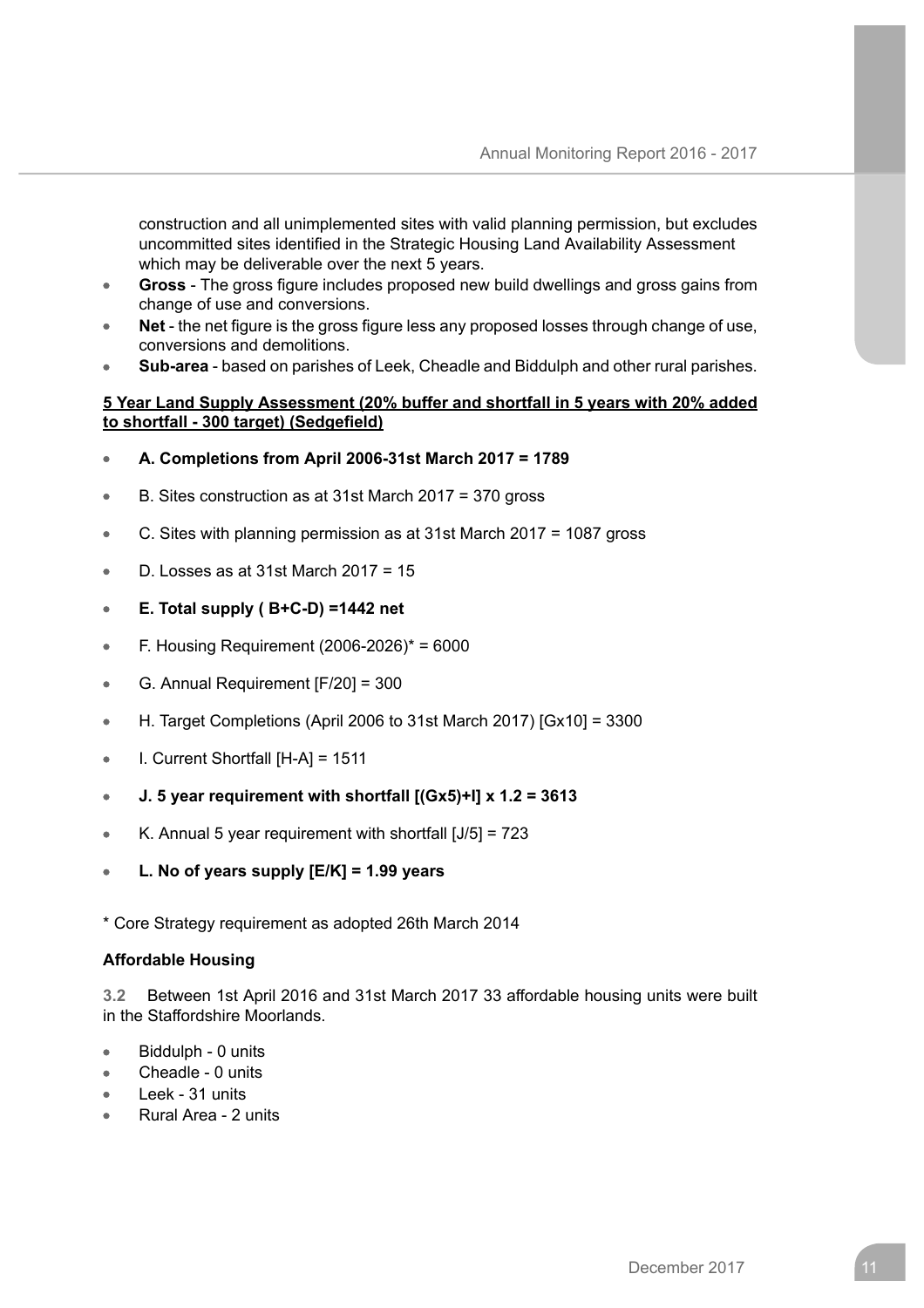| <b>Monitoring period</b> | <b>Biddulph</b> | <b>Cheadle</b> | Leek | <b>Rural Areas</b> | <b>Total</b> |
|--------------------------|-----------------|----------------|------|--------------------|--------------|
| 2014-15                  | 33              | 29             | 138  | 25                 | 225          |
| 2015-16                  |                 | U              | 12   | 0                  | 19           |
| 2016-17                  | 0               | 0              | 31   | 2                  | 33           |
| <b>Total</b>             | 40              | 29             | 181  | 27                 | 277          |

## **Table 3.1 Affordable Housing Completions**

**3.1 Open Space**

### **Sport, Recreation and Open Space**

**3.3** The Council monitors the quantity, quality and accessibility of open space and outdoor sports facilities. Adopted Core Strategy Policy C2 states that where there is a proven deficiency, qualifying new residential development will be expected to make provision, or a contribution towards provision of open space, sports and recreation facilities which are necessary and reasonably related in form and scale.

**3.4** An Open Space, Sports and Recreation Study is being prepared as part of the evidence base for the Local Plan and will provide updated details on provision of facilities in the District.

|                 | Formal<br><b>Parks</b><br>(ha) | <b>Country</b><br><b>Parks</b><br>(ha) | <b>Natural</b><br>and<br>seminatural<br>open<br>space<br>(ha) | <b>Amenity</b><br>Green<br><b>Space</b><br>(ha) | <b>Facilities</b><br>for<br><b>Children</b><br>(ha) | <b>Facilities</b><br>for<br>Young<br><b>People</b><br>(ha) | <b>Outdoor</b><br><b>Sports</b><br><b>Facilities</b><br>(ha) | <b>Aldments</b><br>(ha) |
|-----------------|--------------------------------|----------------------------------------|---------------------------------------------------------------|-------------------------------------------------|-----------------------------------------------------|------------------------------------------------------------|--------------------------------------------------------------|-------------------------|
| <b>Biddulph</b> | $-4.58$                        | 41.09                                  | 2.14                                                          | $-0.07$                                         | $-1.19$                                             | $-1.15$                                                    | $-10.27$                                                     | $-0.94$                 |
| Cheadle         | $-1.03$                        | $-12.04$                               | 0.6                                                           | 0.44                                            | 0.09                                                | $-0.54$                                                    | $-1.42$                                                      | $-1.18$                 |
| Leek            | 11.02                          | 3.22                                   | $-1.24$                                                       | 0.25                                            | $-1.05$                                             | $-0.89$                                                    | 0.08                                                         | 5.72                    |
| Rural           | $-9.0$                         | $-38.65$                               | 0.12                                                          | 0.89                                            | $-1.42$                                             | $-2.64$                                                    | 1.20                                                         | $-2.56$                 |

#### **Table 3.2 Current Balance of Provision (Last updated December 2014)**

#### **Table 3.3 Future Balance (2026)**

|                 | Formal<br><b>Parks</b><br>(ha) | <b>Country</b><br><b>Parks</b><br>(ha) | <b>Natural Amenity Facilities</b><br>and<br>seminatural<br>open<br>space<br>(ha) | Green<br><b>Space</b><br>(ha) | for<br><b>Children</b><br>(ha) | <b>Facilities</b><br>for<br>Young<br>People<br>(ha) | Outdoor Aldmarts<br><b>Sports</b><br><b>Facilities</b><br>(ha) | (ha)    |
|-----------------|--------------------------------|----------------------------------------|----------------------------------------------------------------------------------|-------------------------------|--------------------------------|-----------------------------------------------------|----------------------------------------------------------------|---------|
| <b>Biddulph</b> | $-4.83$                        | 39.99                                  | 1.31                                                                             | $-0.4$                        | $-1.28$                        | $-1.23$                                             | $-12.8$                                                        | $-1.05$ |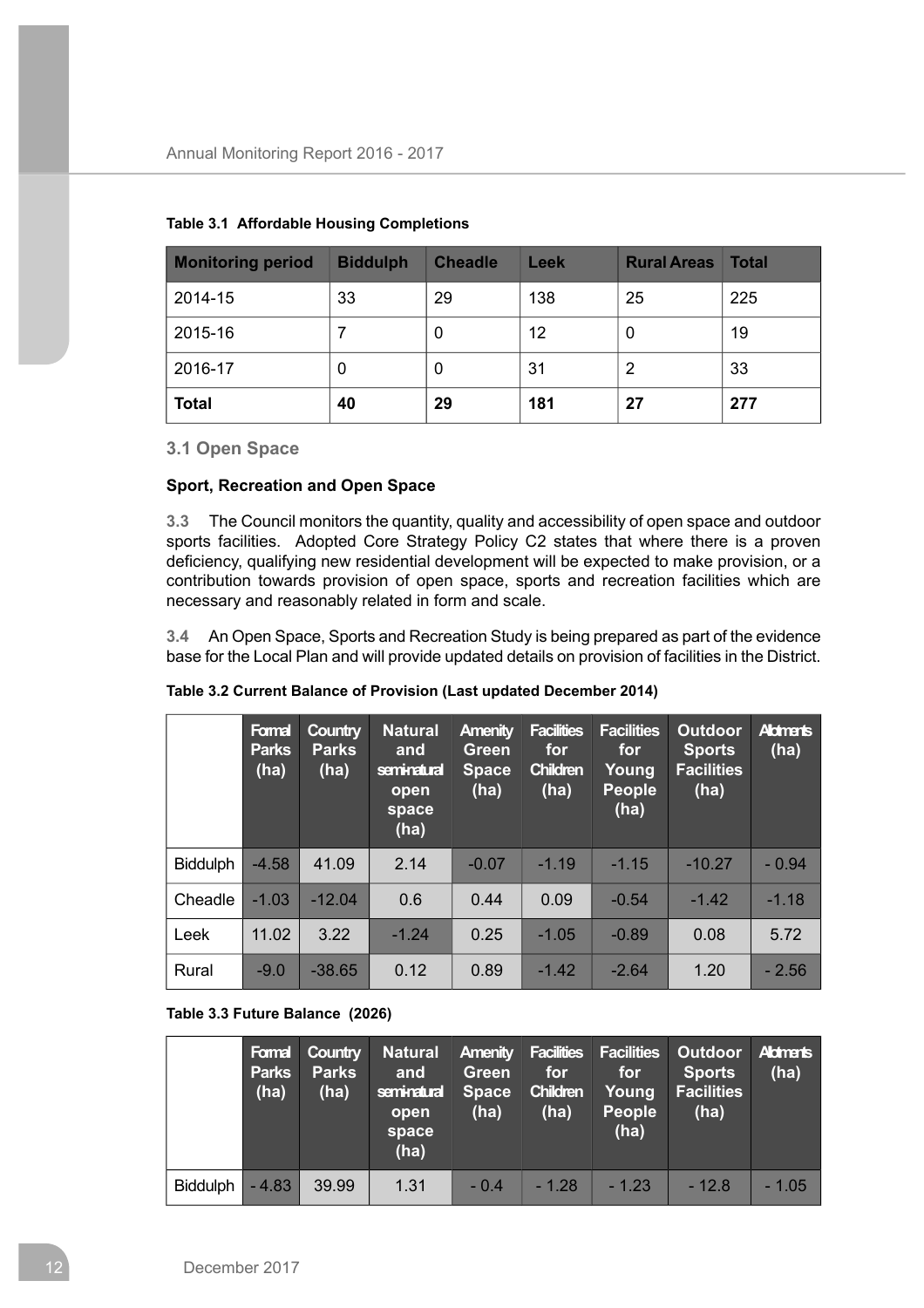|         | Formal<br><b>Parks</b><br>(ha) | <b>Country</b><br><b>Parks</b><br>(ha) | <b>Natural</b><br>and<br>seminatural<br>open<br>space<br>(ha) | <b>Amenity</b><br>Green<br><b>Space</b><br>(ha) | <b>Facilities</b><br>for<br><b>Children</b><br>(ha) | <b>Facilities</b><br>for<br>Young<br><b>People</b><br>(ha) | <b>Outdoor</b><br><b>Sports</b><br><b>Facilities</b><br>(ha) | <b>Aldments</b><br>(ha) |
|---------|--------------------------------|----------------------------------------|---------------------------------------------------------------|-------------------------------------------------|-----------------------------------------------------|------------------------------------------------------------|--------------------------------------------------------------|-------------------------|
| Cheadle | $-1.19$                        | $-12.72$                               | 0.08                                                          | 0.23                                            | 0.03                                                | $-0.59$                                                    | $-2.99$                                                      | $-1.22$                 |
| Leek    | 10.77                          | 2.12                                   | $-2.07$                                                       | $-0.11$                                         | $-1.14$                                             | $-0.97$                                                    | $-2.47$                                                      | 5.74                    |
| Rural   | $-9.47$                        | $-40.75$                               | $-1.47$                                                       | 0.25                                            | $-1.59$                                             | $-2.79$                                                    | $-3.62$                                                      | $-2.77$                 |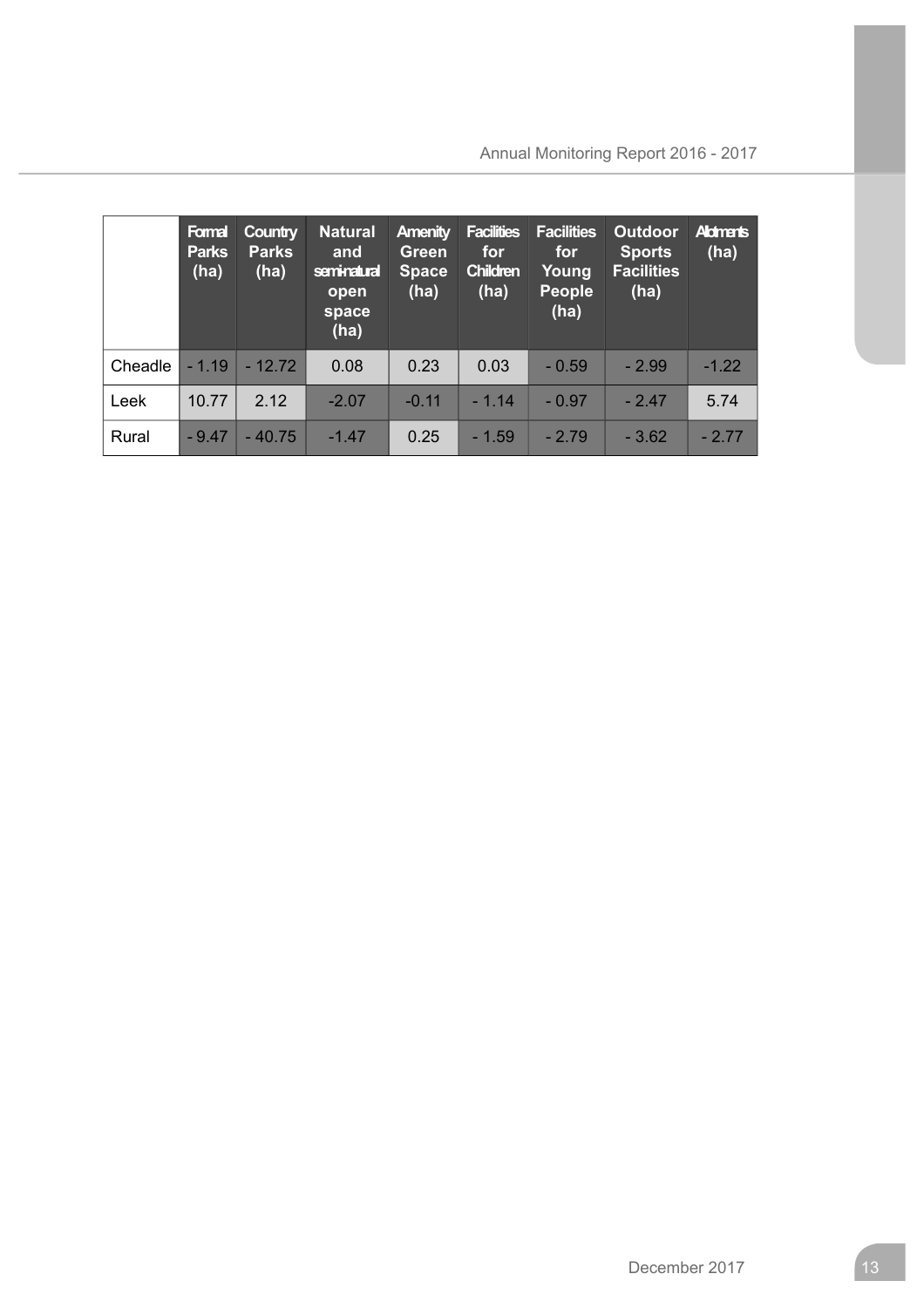Duty to Co-operate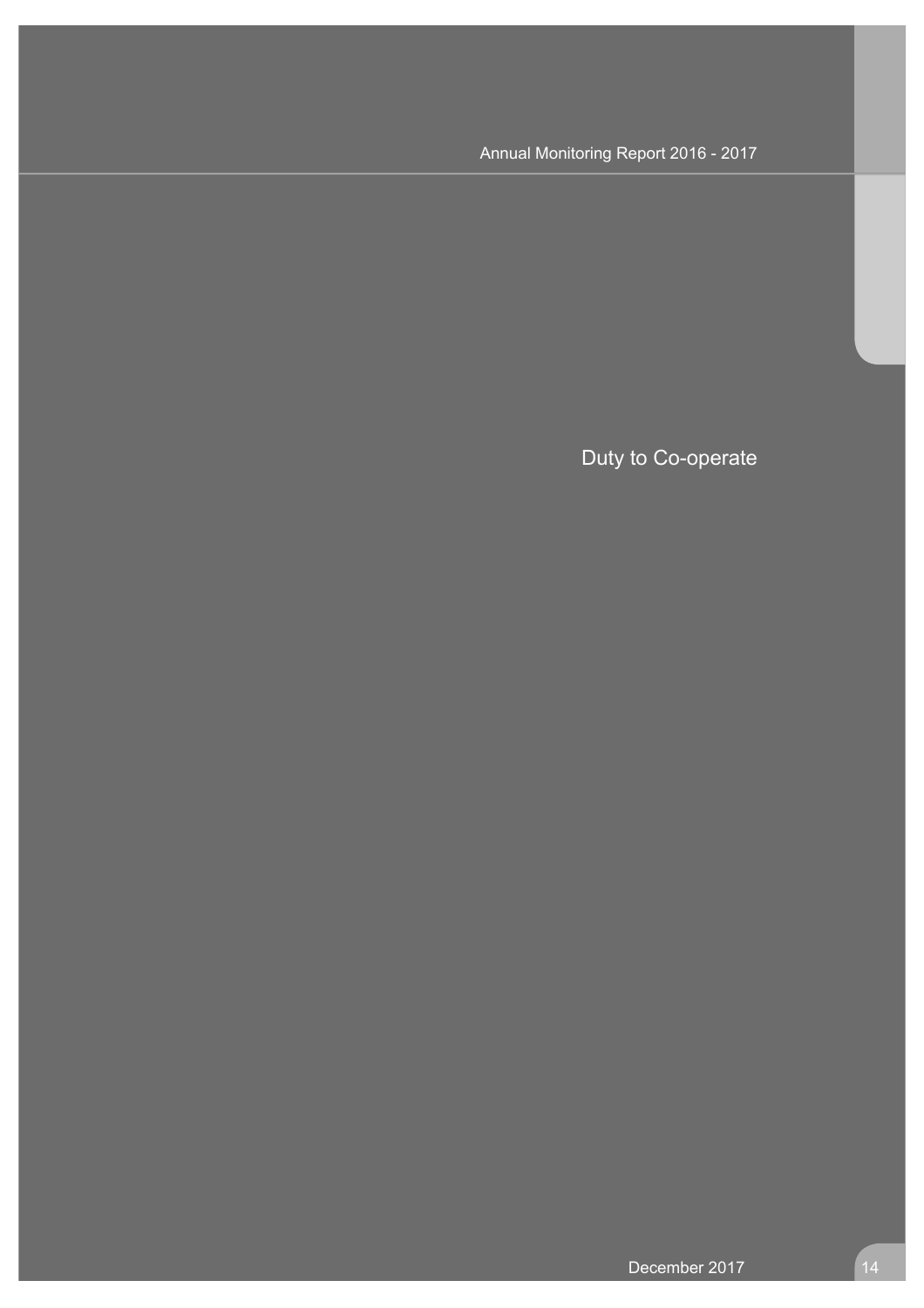# **4 Duty to Co-operate**

**4.1** Strategic planning is a key element of plan-making to ensure that social, economic and environmental planning issues are properly addressed at a larger than local scale. This is because the actions of people, businesses and services have consequences which go beyond a single local authority area. Following the abolition of the regional level, strategic planning will be undertaken through the 'duty to co-operate' requirement set out in the Localism Act and the NPPF which ensures that local authorities and public bodies that are critical to plan making co-operate with each other and that they are involved in continual constructive and active engagement as part of the planning process.

**4.2** The Council is working with neighbouring authorities, other public bodies and relevant partners in preparing the Local Plan. Work on the Local Plan is ongoing engagement methods have included meetings, consultation, partnership working and joint evidence gathering.

**4.3** The following tables summarise partnership working, joint evidence base studies and consultations that have taken place since 2015.

## **Partnership Working**

| Partnership                                           | <b>Authority / Organisation</b>                                                                                                                                                      | <b>Action</b>                                                                                                                                                                                                                                                                                                                                                                                                                                                                                                                                                                                                                                                                                                                                      |
|-------------------------------------------------------|--------------------------------------------------------------------------------------------------------------------------------------------------------------------------------------|----------------------------------------------------------------------------------------------------------------------------------------------------------------------------------------------------------------------------------------------------------------------------------------------------------------------------------------------------------------------------------------------------------------------------------------------------------------------------------------------------------------------------------------------------------------------------------------------------------------------------------------------------------------------------------------------------------------------------------------------------|
| <b>Strategic Alliance</b>                             | <b>Staffordshire Moorlands</b><br>District Council and High<br>Peak Borough Council                                                                                                  | Since 2009 both councils have shared the delivery of key<br>services. This has been possible through a joint<br>management structure and sharing resources resulting in<br>significant cost savings for both authorities.                                                                                                                                                                                                                                                                                                                                                                                                                                                                                                                          |
| <b>Officer Groups</b>                                 | <b>Staffordshire Moorlands</b><br><b>District Council and</b><br><b>Staffordshire County</b><br>Council                                                                              | Frequent contact and meetings with colleagues including<br>the County Highways Team, the School Organisation<br>Team, Public Health Officer, Flood Risk Team, Minerals<br>and Waste and the County Archaeologist.                                                                                                                                                                                                                                                                                                                                                                                                                                                                                                                                  |
| Staffordshire<br>Development Officers<br>Group (SDOG) | Representative from each<br><b>Council in Staffordshire</b>                                                                                                                          | Meets around 6 times a year to discuss strategic planning<br>issues.                                                                                                                                                                                                                                                                                                                                                                                                                                                                                                                                                                                                                                                                               |
| <b>Cross Border</b><br><b>Discussion</b>              | <b>Staffordshire Moorlands</b><br>District Council, Stoke on<br>Trent City Council,<br>Newcastle Borough<br>Council, Stafford Borough<br><b>Council and Cheshire East</b><br>Council | Specific officers groups have been formed to continue<br>cross-border discussions within the context of the 'Duty to<br>Co-operate' and establish appropriate protocols / structures<br>for political endorsement, facilitated through Council<br>Leaders and Chief Executives.<br>A Memorandum of Understanding was signed by Cheshire<br>East and Staffordshire Moorlands Councils in August 2014.<br>Work is underway on the preparation of Statements of<br>Common Ground with the following local authorities.<br>East Staffordshire Borough Council<br>٠<br>The Peak District National Park Authority<br><b>Staffordshire County Council</b><br>Stoke City Council/Newcastle-under-Lyme Borough<br>٠<br><b>Stafford Borough Council</b><br>٠ |
| Neighbouring<br>authorities                           | <b>Peak District National Park</b><br>Authority, Cheshire East<br>Council, Newcastle                                                                                                 | Informal meetings and communications to discuss various<br>strategic cross-border issues and planning policy and<br>relevant issues in the emerging Local Plan. Relevant                                                                                                                                                                                                                                                                                                                                                                                                                                                                                                                                                                           |

#### **Table 4.1 Partnership Working**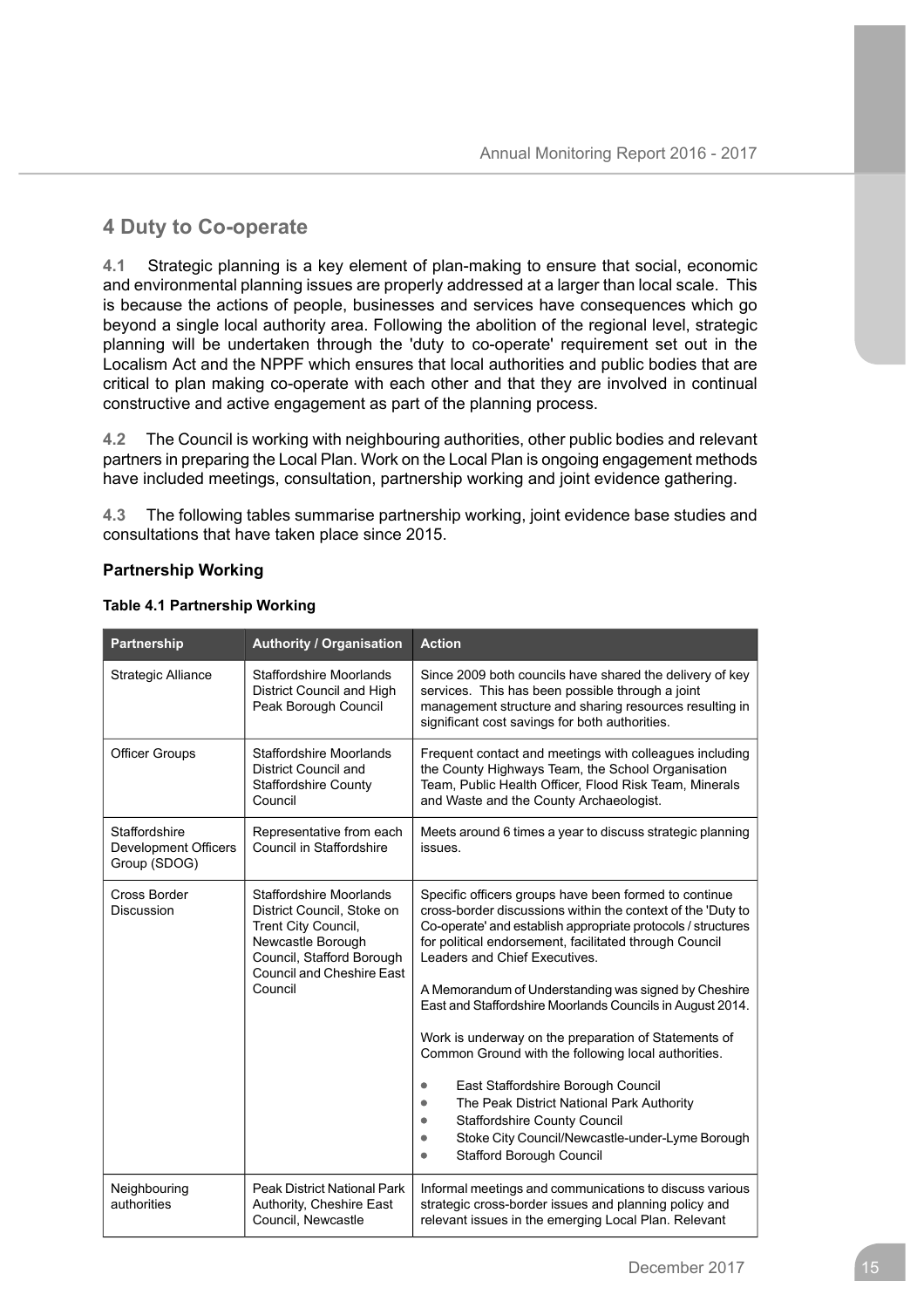| Partnership                            | <b>Authority / Organisation</b>                                                                                                                                               | <b>Action</b>                                                                                                                                                                                                                                                                                                                                                   |
|----------------------------------------|-------------------------------------------------------------------------------------------------------------------------------------------------------------------------------|-----------------------------------------------------------------------------------------------------------------------------------------------------------------------------------------------------------------------------------------------------------------------------------------------------------------------------------------------------------------|
|                                        | Borough Council and<br>Stoke-on-Trent Borough<br>Councils                                                                                                                     | neighbouring authorities were consulted on the Council's<br>Green Belt Review and the Landscape, Local Green Space<br>and Heritage Impact Study and invited to comment on the<br>methodology and the final draft document.                                                                                                                                      |
| <b>Local Enterprise</b><br>Partnership | Staffordshire and<br>Stoke-on-Trent LEP                                                                                                                                       | A Planning Charter Mark has been agreed by the LEP and<br>the constituent Local Authorities. The Council's Cabinet<br>agreed to taking the LEP recommendations for the<br>contents of the agreement forward in October 2014.<br>Importantly the process seeks to ensure that development<br>plans are co-ordinated with the overall Strategic Economic<br>Plan. |
| Monitoring                             | Representative from each<br>Council in Staffordshire                                                                                                                          | Staffordshire County Council co-ordinates monitoring on<br>an annual basis. Meetings are held on an annual basis<br>to discuss issues and promote consistency.                                                                                                                                                                                                  |
| Member / Officer<br>Groups             | Representative from each<br>Council in Staffordshire                                                                                                                          | A number of groups exist, such as the Staffordshire<br>Executive and Leader's Group consisting of Chief Officers<br>and Leaders of Councils in Staffordshire. The Staffordshire<br>& Stoke on Trent Planning Forum also exists specifically<br>to discuss strategic planning issues.                                                                            |
| <b>Plan Production</b>                 | Environment Agency, Coal<br>Authority, Sport England,<br>English Heritage, Natural<br>England, United Utilities,<br>Severn Trent, Wildlife<br>Trust, Parsish/Town<br>Councils | Throughout the plan making process correspondence<br>and/or meetings have taken place with key organisations.                                                                                                                                                                                                                                                   |

## **Joint Evidence Base Studies**

## **Table 4.2 Joint Evidence Based Studies**

| Name of<br><b>Document</b>                               | Date<br>published                            | <b>Authority / Organisation</b>                                                                                                                                                            | <b>Action</b>                                                                       |
|----------------------------------------------------------|----------------------------------------------|--------------------------------------------------------------------------------------------------------------------------------------------------------------------------------------------|-------------------------------------------------------------------------------------|
| CIL, Development<br>Capacity &<br><b>Viability Study</b> | Study in<br>early<br>stages of<br>production | Joint Study for Staffordshire Moorlands<br>District Council & High Peak Borough<br>Council (CIL element only).                                                                             | Results of this study will inform<br>the new Local Plan and<br>allocation of sites. |
| Gypsy & Traveller<br>Accommodation<br>Assessment         | November<br>2015                             | Joint Study for Staffordshire Moorlands<br>District Council, Newcastle Borough<br>Council, Stoke City Council & Stafford<br>Borough Council. Liaison with all<br>neighbouring authorities. | Results of this study will inform<br>the new Local Plan and<br>allocation of sites. |

## **Consultations**

## **Table 4.3 Planning Documents**

| Name of<br><b>Document</b> | <b>Consultation Authority /</b><br><b>Start Date</b> | <b>Organisation</b> | <b>Action</b>                                    |
|----------------------------|------------------------------------------------------|---------------------|--------------------------------------------------|
| Staffordshire              | July 2015                                            | All residents and   | Responses received were taken into consideration |
| Moorlands Local            |                                                      | businesses in       | in the preparation of the Preferred Options      |
| <b>Plan Site Options</b>   |                                                      | Staffordshire       | Consultations.                                   |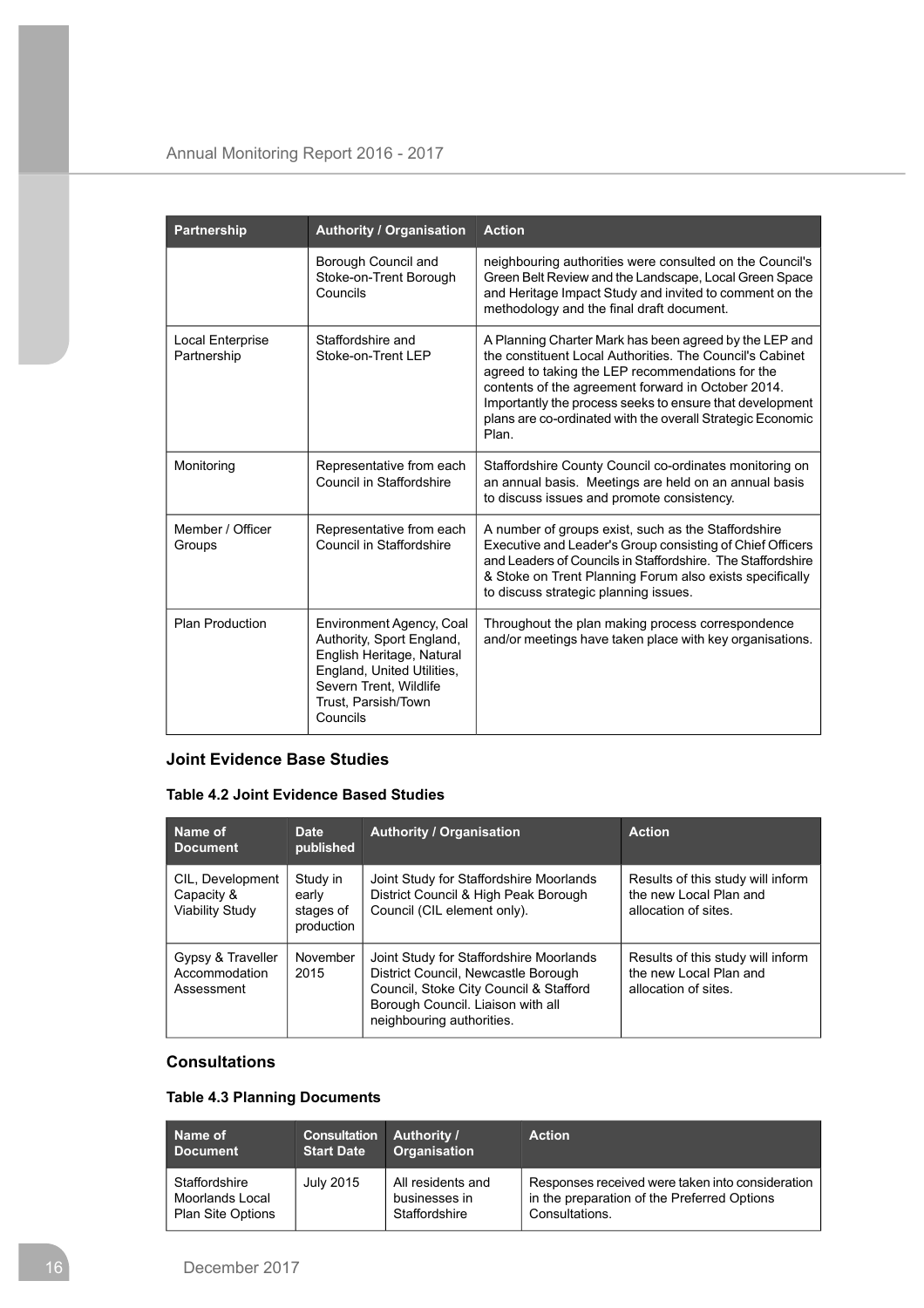| Name of<br><b>Document</b>                                                                | <b>Consultation</b><br><b>Start Date</b> | <b>Authority /</b><br><b>Organisation</b>                                        | <b>Action</b>                                                                                                    |
|-------------------------------------------------------------------------------------------|------------------------------------------|----------------------------------------------------------------------------------|------------------------------------------------------------------------------------------------------------------|
| Consultation<br>Booklet (including<br><b>SCI &amp; SHLAA)</b>                             |                                          | Moorlands, all<br>interested parties on<br>the LDF database<br>and all statutory |                                                                                                                  |
| Staffordshire<br>Moorlands<br><b>Preferred Site</b><br>Options & Boundary<br>consultation | 28 April 2016                            | bodies and<br>neighbouring<br>authorities.                                       | Responses received were taken into consideration<br>in the preparation of the Preferred Options<br>Consultation. |
| Staffordshire<br>Moorlands Local<br><b>Plan Preferred</b><br>Options<br>Consultation      | <b>July 2017</b>                         |                                                                                  | Responses received are currently being analysed.                                                                 |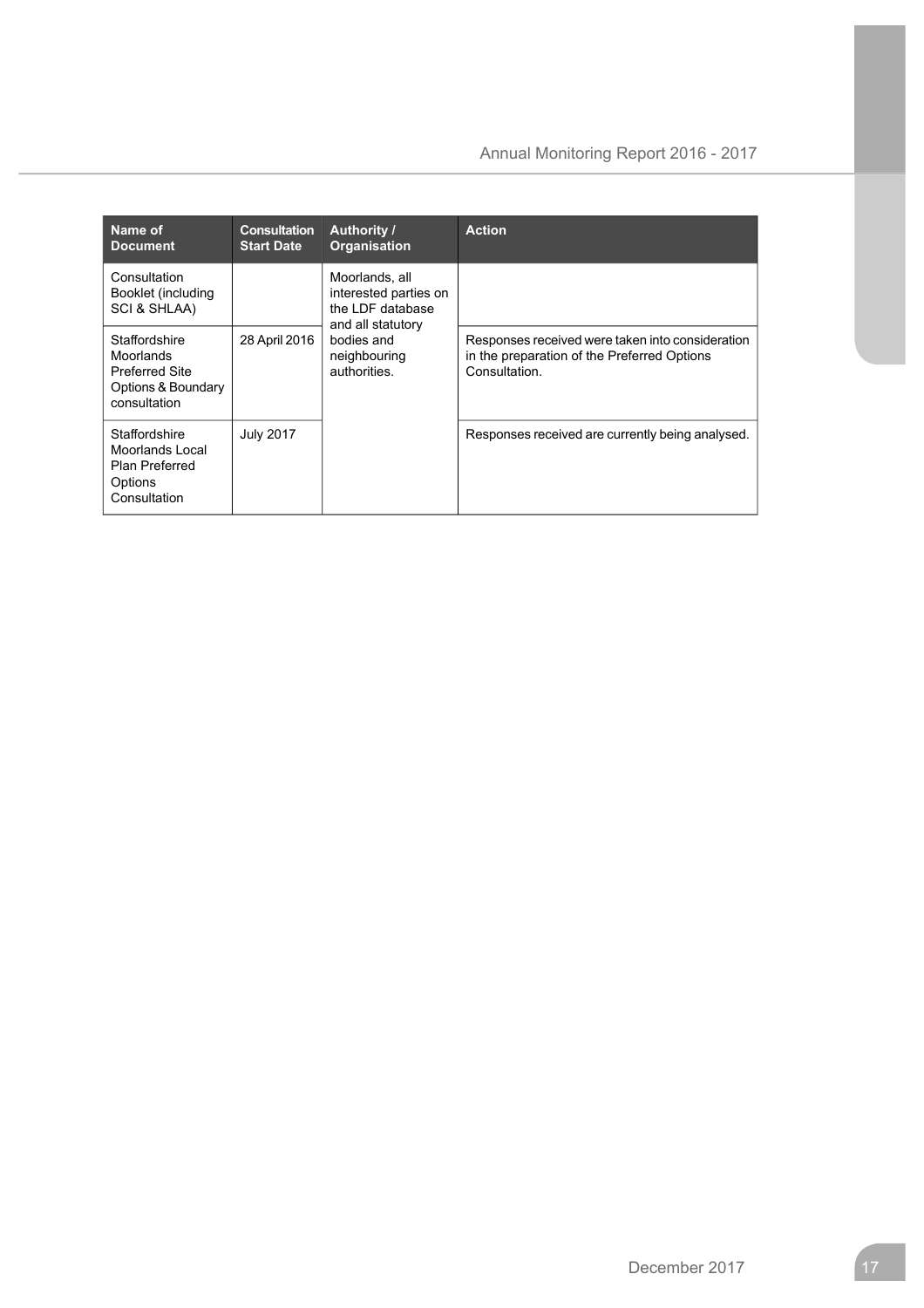Statement of Community Involvement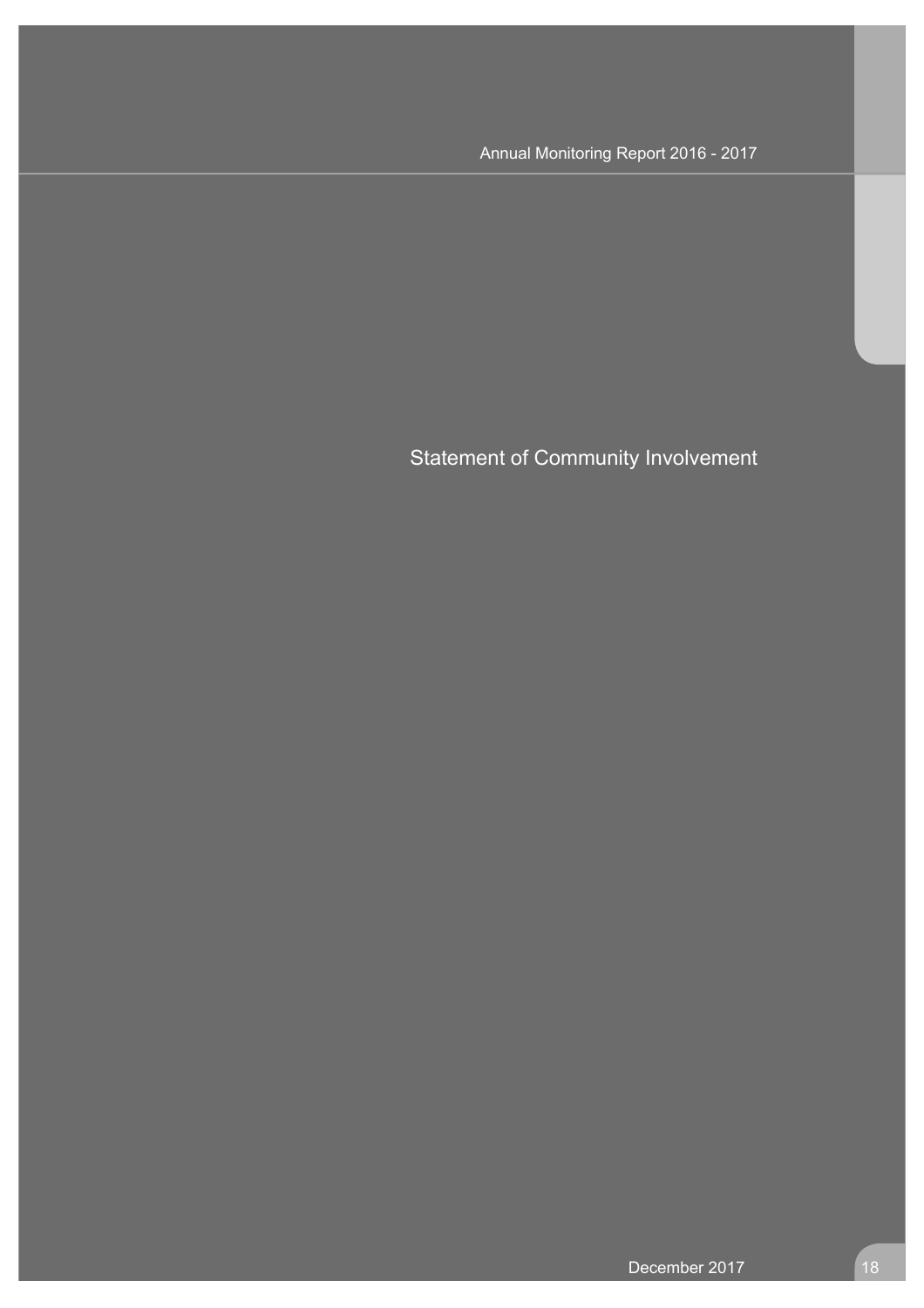## **5 Statement of Community Involvement**

**5.1** The Statement of Community Involvement (SCI) is a document explaining to the local community how they will be involved in the preparation of planning policy documents and planning applications. The preparation of an SCI is a statutory requirement under the Planning & Compulsory Purchase Act 2004. It is intended to set out standards to be met by the authority in terms of community involvement, building on the minimum requirements set out in the Town & Country Planning (Local Planning) (England) Regulations 2012.

**5.2** The Council's first SCI was adopted in 2006 and an updated SCI was adopted in December 2014. A revision to Chapter 5 of the updated SCI, relating to consultation on planning applications was consulted on in July 2015. This amendment was necessary to reflect the latest planning procedures which came into place after the SCI was adopted.

**5.3** In line with the monitoring requirements set out in the new SCI, future versions of the AMR will provide a summary of the previous years' community involvement activities in relation to Development Plan Documents and Supplementary Planning Documents and assess their effectiveness. This will be done by:

- Use of equal opportunities monitoring data collected from participants of consultation exercises;
- Use of the Citizens' Panel (where appropriate) to obtain feedback on the effectiveness of planning policy consultations in terms of methods of notification and gathering views;
- Consideration of comments received about the quality and effectiveness of planning policy consultations from participants.

**5.4** During the monitoring period consultation was carried out on the Preferred Options Sites and Boundaries Consultation for the Local Plan. The consultation was carried out from April- June 2016 and sought views on the following;

- Spatial distribution of development  $\bullet$
- Requirements for housing, employment, retail
- Gypsy and traveller accommodation
- **Infrastructure**
- Site allocations and development boundaries.

**5.5** The consultation was widely publicised in line with the SCI:

- Postcards or emails were sent to all interested parties on the Local Plans database, all households in the Plan area. This included all Town and Parish Councils as well as local and statutory organisations and members of the public. Also notified were all those who took part in the previous consultations (where valid contact details were provided);
- The consultation was advertised on the home page of the Council's website throughout the consultation period with details available on the planning policy webpages and a link through to the Council's online consultation portal was provided to enable people to make online comments;
- Copies of the consultation booklet were placed on deposit at Moorlands House, Leek Cheadle & Biddulph One Stop Shops, as well as Biddulph, Blythe Bridge and Werrington Libraries. Paper response forms were also made available at all these locations;
- Consultation events were held throughout the District where interested parties could attend drop in sessions to view the consultation documents and talk to planning officers.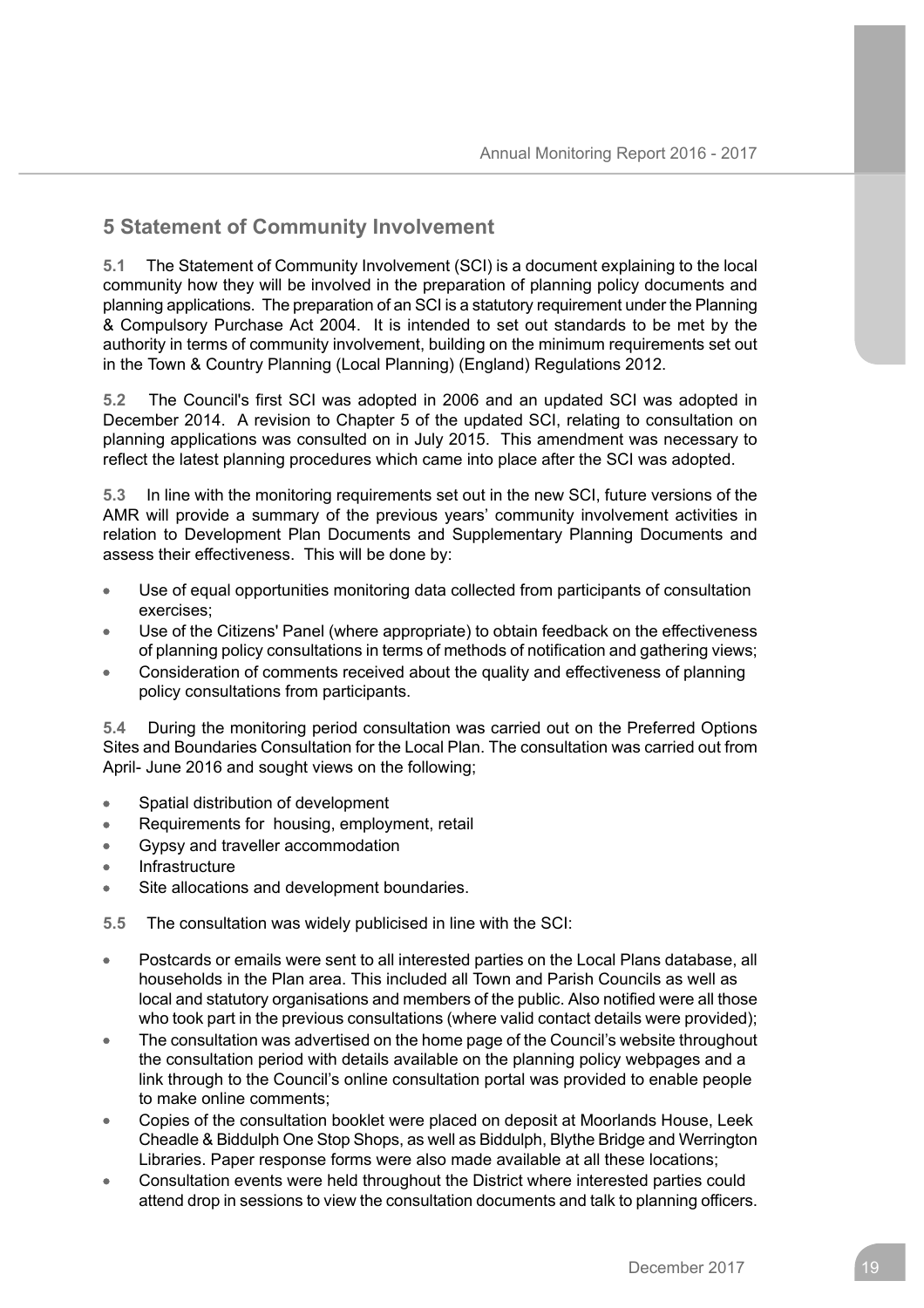**5.6** There was a high response to the consultation around 8,400 responses were received from individuals and organisation the highest number of response received to a Local Plan consultation for many years. A summary of the responses to the consultation can be seen on the Council's website.

**5.7** The responses to the consultation have been take into consideration in the preparation of the Preferred Options 2017document.

**5.8** The high level of response to the consultation indicates that it was well publicised and people were aware of the consultation being undertaken.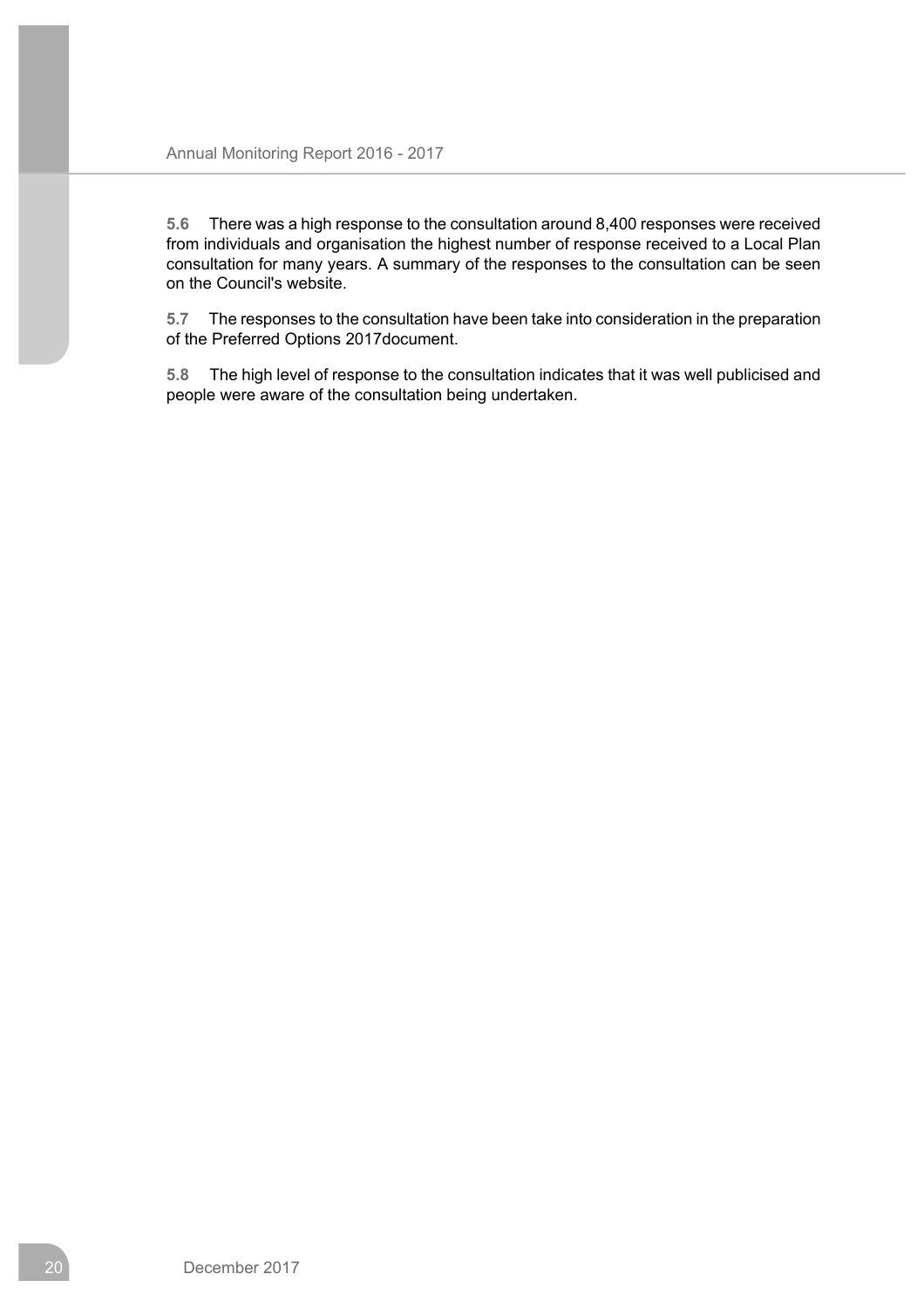Neighbourhood Planning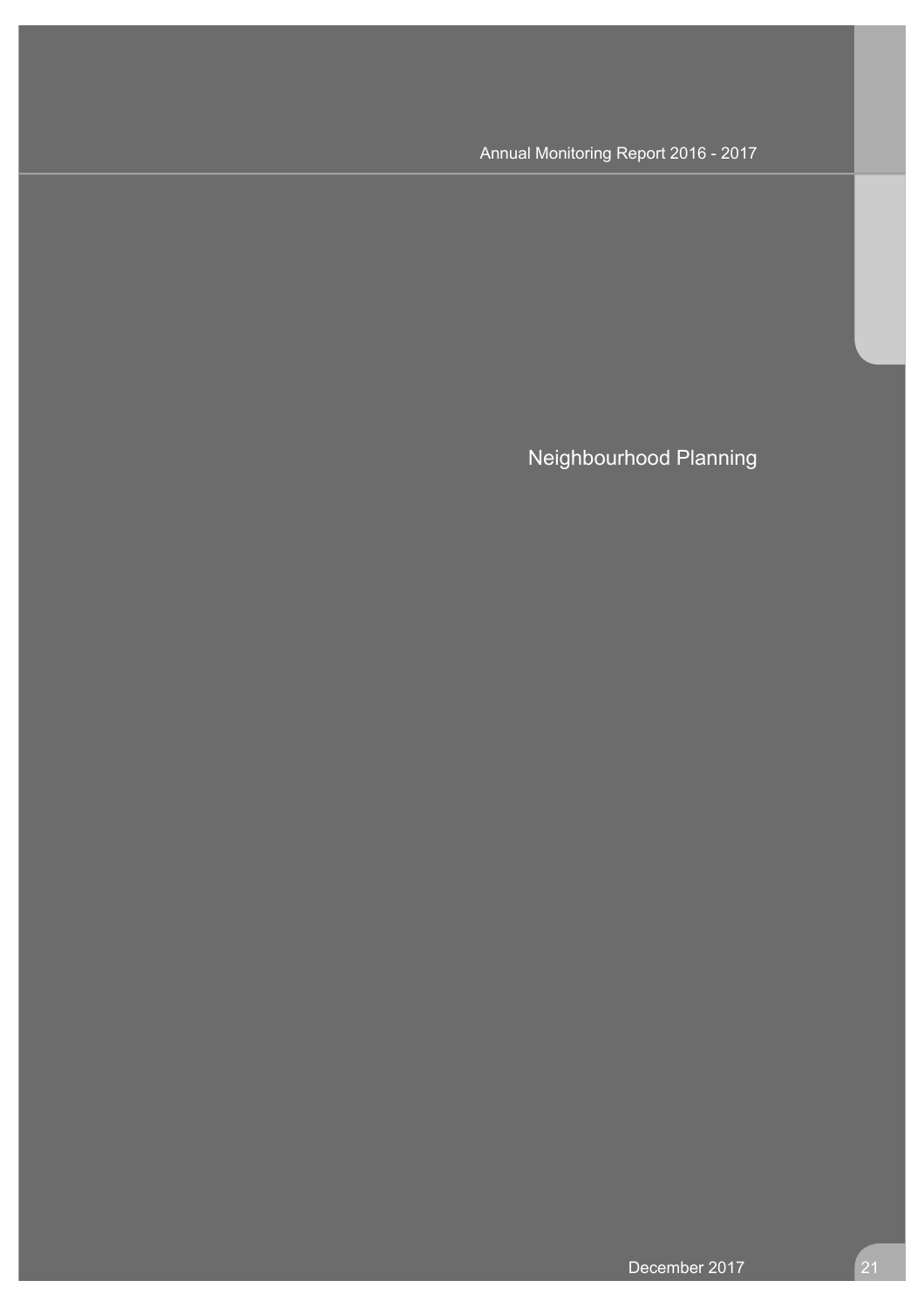# **6 Neighbourhood Planning**

## **Neighbourhood Planning**

**6.1** Neighbourhood planning is part of the new planning system introduced by the Localism Act 2011, through the establishment of Neighbourhood Development Plans, Neighbourhood Development Orders and Community Right to Build initiatives.

**6.2** Neighbourhood planning enables members of a local community to take forward planning proposals for the neighbourhood in which they live. Local communities can produce Neighbourhood Plans for their local area, putting in place planning policies for the future development and growth of the neighbourhood. Neighbourhood Development Plans are voluntary local planning policy documents - that are written and developed by a community - usually led by a town or parish council.

**6.3** Once a neighbourhood plan is made, and adopted in Staffordshire Moorlands it will form part of the Local Development Plan for Staffordshire Moorlands. This means that it will become a main consideration within the local planning system.

## **Support for Neighbourhood Planning**

**6.4** The District Council supports Neighbourhood Planning and aims to provide assistance to local communities who wish to produce plan by providing:

- Initial advice and an introductory meeting to explain the process.  $\blacksquare$
- Holding Neighbourhood Planning forums  $\bullet$
- Advice on the evidence needed to prepare the plan.  $\bullet$
- $\bullet$ Provision of local maps.
- Specialist technical advice on issues such as affordable housing, heritage and conservation and sustainability appraisal.
- A "critical friend" role throughout the drafting of the plan, attending steering group  $\bullet$ meetings where necessary to provide advice and support.
- Assistance with consultation and publicity programmes, including providing details of  $\bullet$ statutory
- consultees and support with press releases.
- Reviewing draft documents to ensure they meet the basic condition

**6.5** There are six Neighbourhood Designated Areas in the District of these two were designated during the monitoring period. The details below give progress to date ( December 2017) on all the Neighbourhood Plans. For all the neighbourhood areas the designated area is the same as the parish/town council area. All relevant bodies have had discussions with Staffordshire Moorlands District Council regarding preparation of their Neighbourhood Plans.

## **Leekfrith Neighbourhood Plan**

- **Name of Designated Neighbourhood Area**: Leekfrith  $\bullet$
- **Date of Designation**: 24 March 2015 (Staffordshire Moorlands District Council) and 13 March 2015 (Peak District National Park Authority)
- **Relevant Body**: Leekfrith Parish Council  $\bullet$
- **Progress**: Work underway
	- Plan preparation supported by Peak District National Park Authority.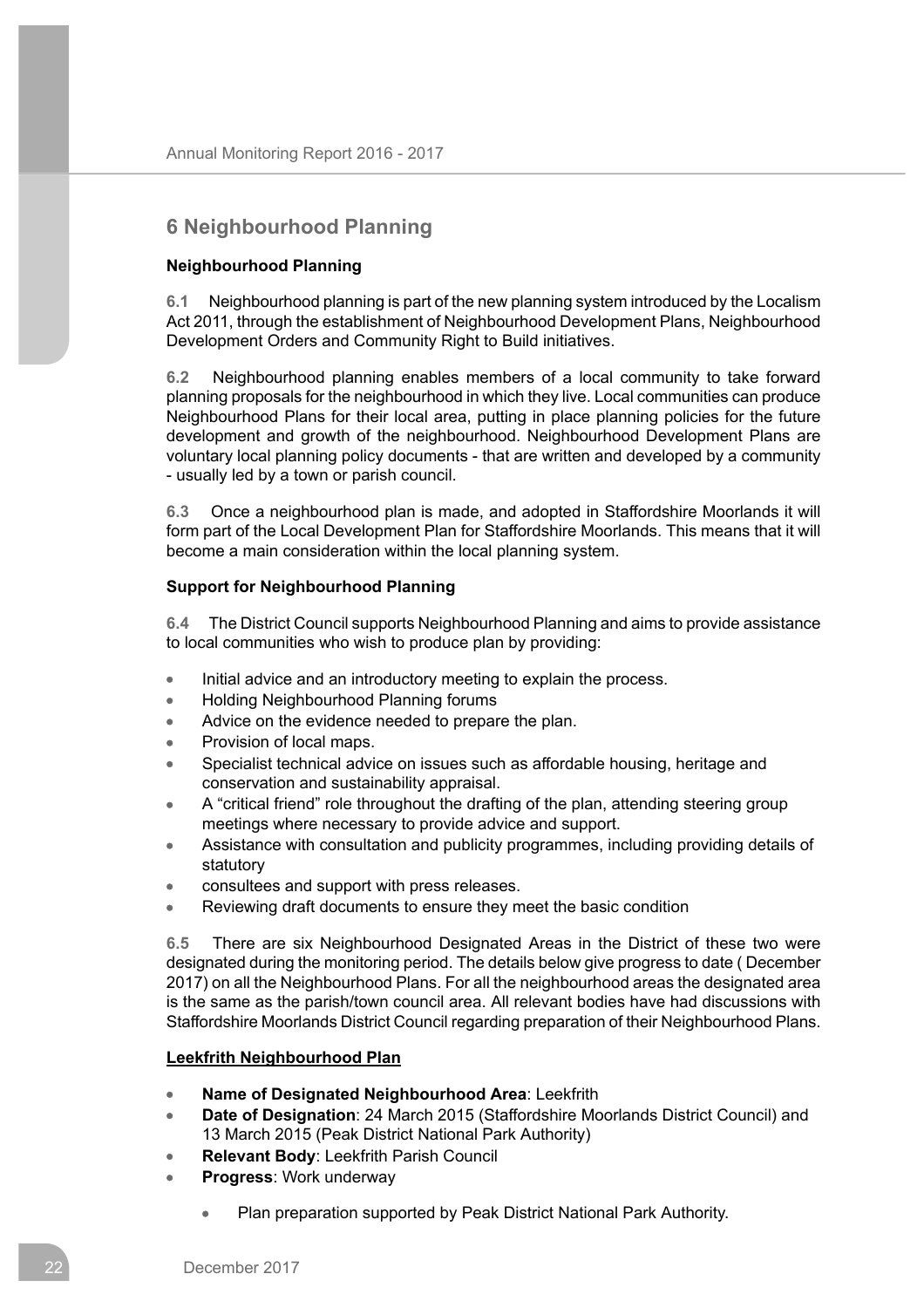- Preparing draft plan  $\bullet$
- $\blacksquare$ Consultation to be undertaken

## **Brown Edge Neighbourhood Area**

- **Name of Designated Neighbourhood Area**: Brown Edge  $\bullet$
- **Date of Designation**: 16 February 2016  $\Delta$
- **Relevant Body**: Brown Edge Parish Council  $\bullet$
- **Progress:** Work underway
	- Funding received for consultancy assistance in plan preparation.  $\bullet$
	- Consultants appointed to assist in plan preparation.  $\bullet$
	- Further grant received for housing needs survey. Consultants appointed.  $\bullet$
	- Local Green Space assessment survey undertaken.  $\bullet$

## **Biddulph Neighbourhood Area**

- **Name of Designated Neighbourhood Area**: Biddulph  $\blacksquare$
- **Date of Designation**: 16 February 2016
- **Relevant Body**: Biddulph Town Council
- **Progress**: Work underway
	- Public consultation undertaken  $\bullet$
	- Funding received for consultancy assistance in plan preparation.  $\bullet$
	- Consultants appointed to assist in plan preparation.  $\bullet$
	- Further grant received for masterplan and housing needs survey. Consultants  $\bullet$ appointed.

## **Checkley Neighbourhood Area**

- **Name of Designated Neighbourhood Area**: Checkley  $\bullet$
- **Date of Designation**: 16 February 2016  $\bullet$
- **Relevant Body**: Checkley Parish Council  $\bullet$
- **Progress:** Work underway
- Funding received for consultancy assistance in plan preparation.
- Consultants appointed to assist in plan preparation.
- Further grant received housing needs survey. Consultants appointed.
- Public consultation undertaken.

## **Draycott in the Moors Neighbourhood Area**

- **Name of Designated Neighbourhood Area**: Draycott in the Moors
- **Date of Designation**: 19 July 2016
- **Relevant Body**: Draycott in the Moors Parish Council
- **Progress**: Work underway

## **Rushton Neighbourhood Area**

**Name of Designated Neighbourhood Area**: Rushton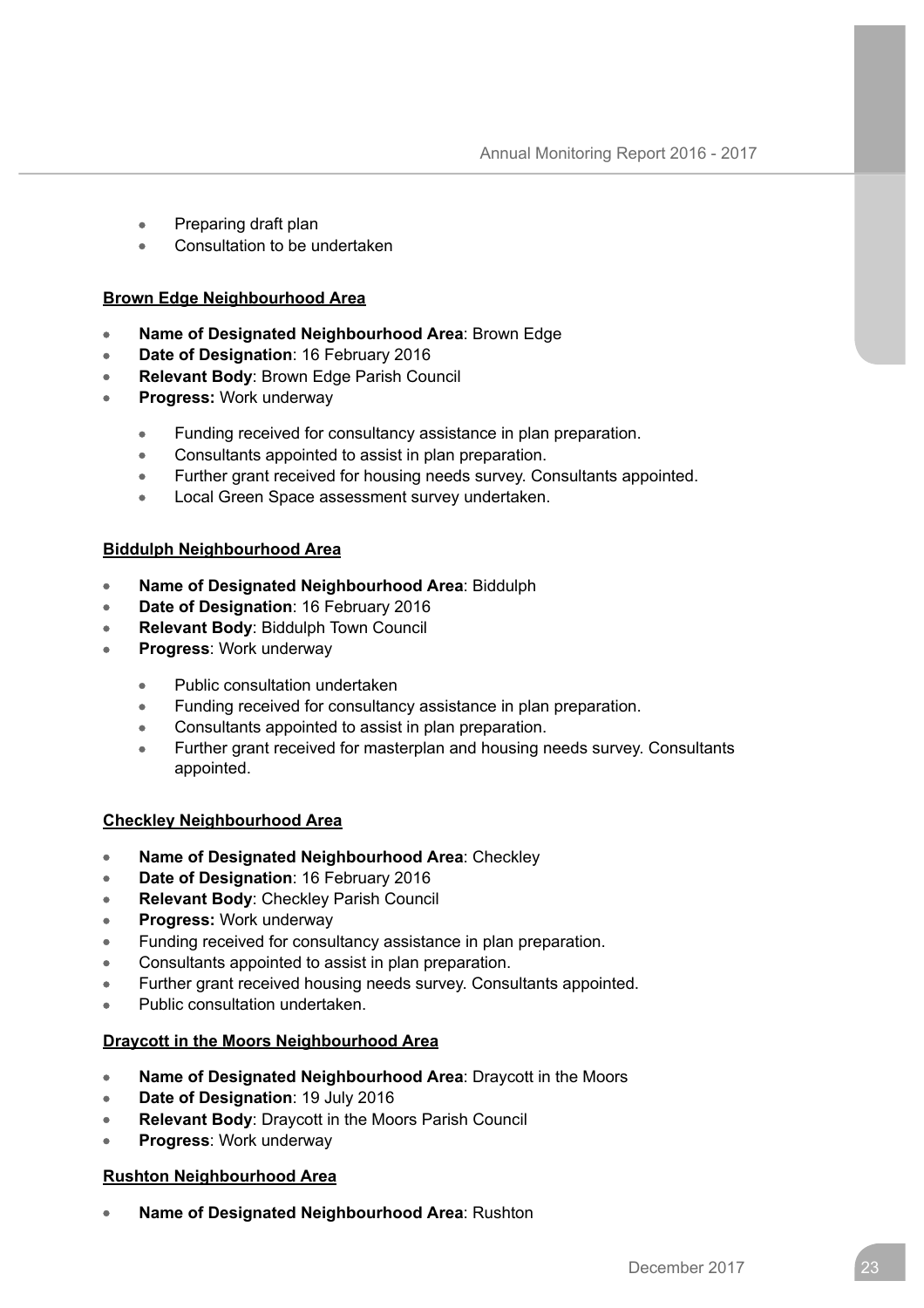- **Date of Designation**: 14 February 2017  $\bullet$
- $\bullet$ **Relevant Body**: Rushton Parish Council
- **Progress**: Work underway  $\bullet$ 
	- $\bullet$ Consultancy appointed to assist in plan preparation

## **Forsbrook**

Application for Neighbourhood Area Designated submitted November 2017. Ä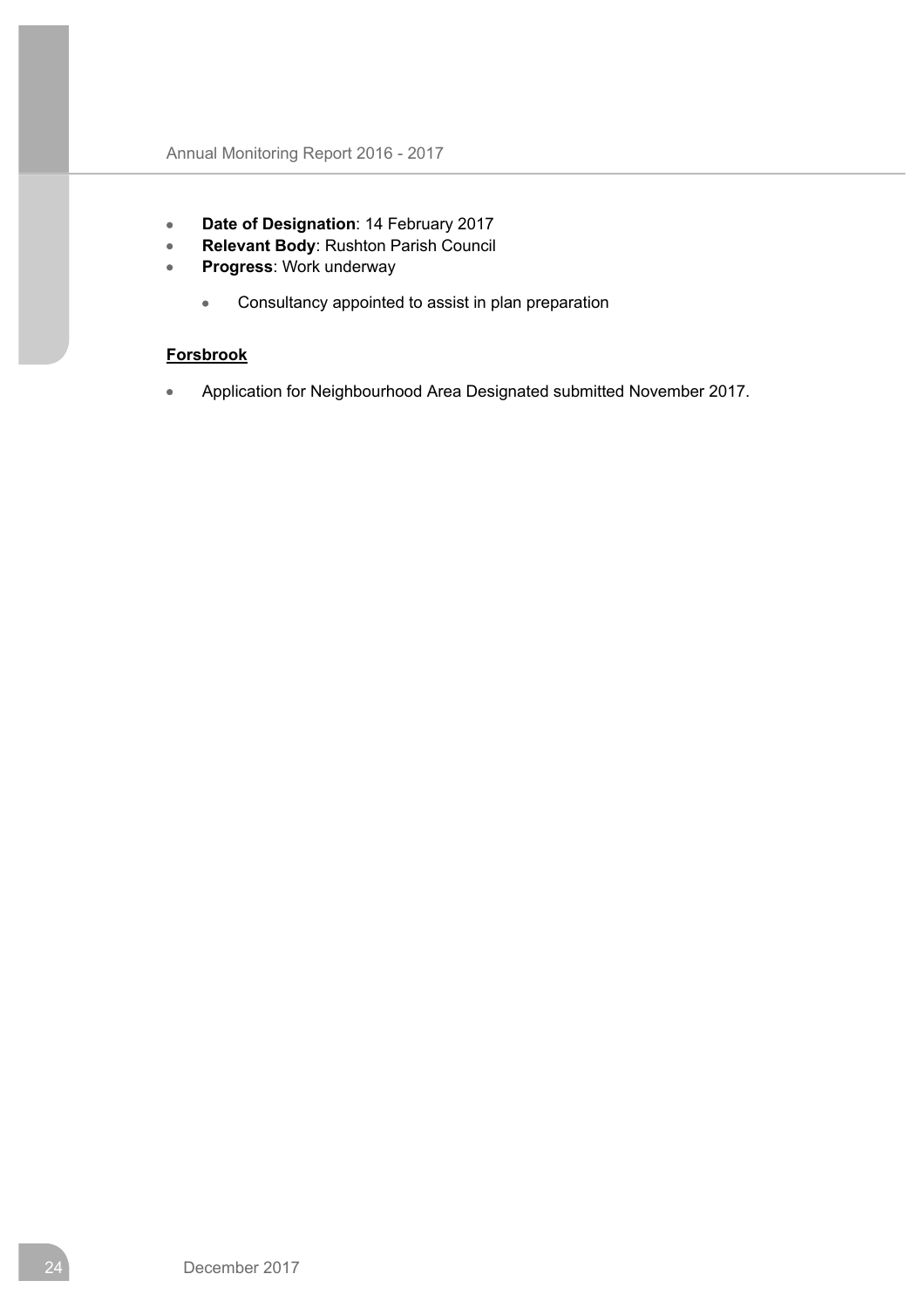Community Infrastructure Levy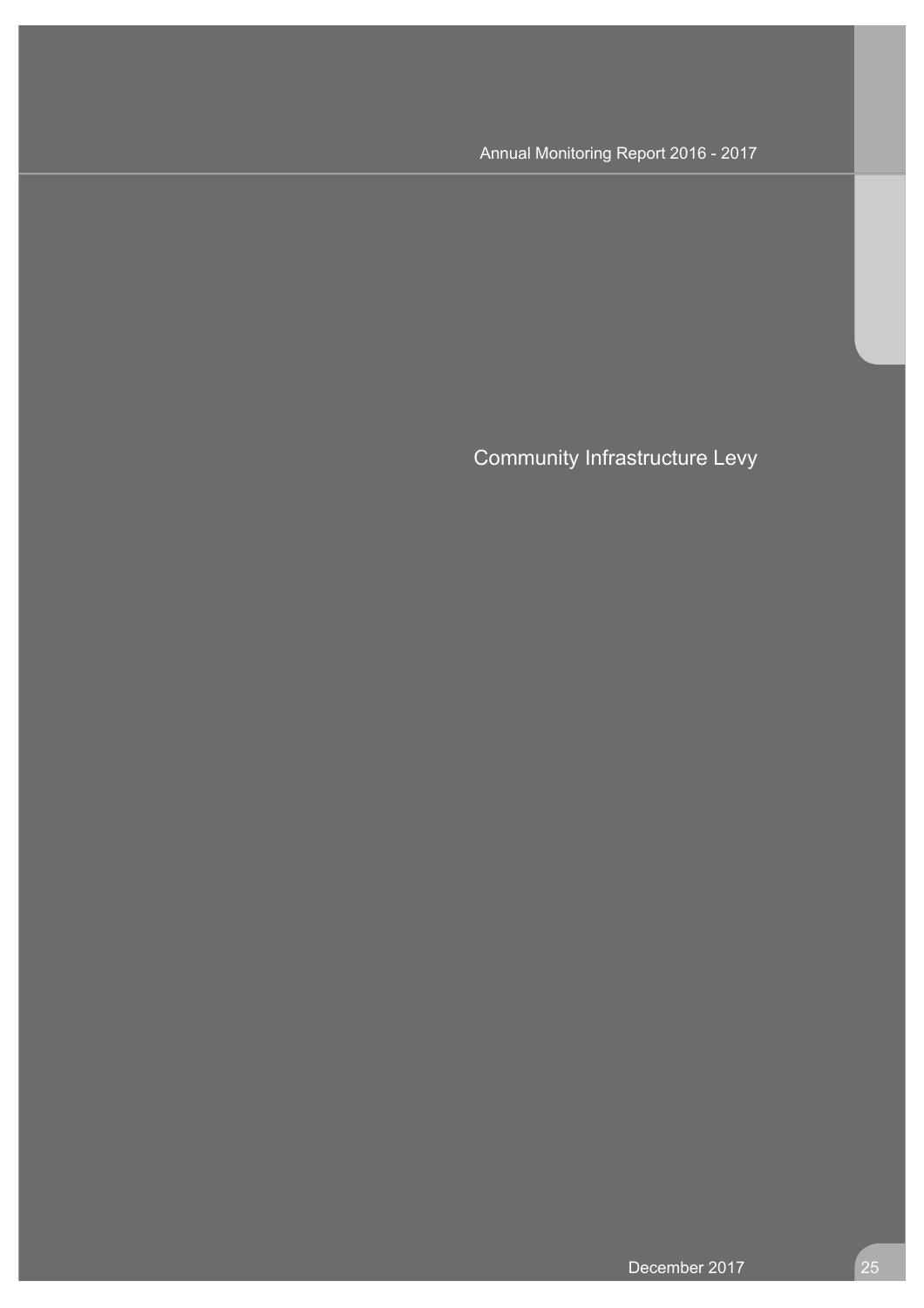## **7 Community Infrastructure Levy**

**7.1** The Community Infrastructure Levy (CIL) is a planning charge, introduced by the Planning Act 2008 as a tool for local authorities in England and Wales to help deliver infrastructure to support the development of their area. It came into force on 6 April 2010 through the Community Infrastructure Levy Regulations 2010.

**7.2** In 2013 Staffordshire Moorlands District Council along with the Peak District National Park Authority, Derbyshire Dales District Council and High Peak Borough Council commissioned a viability assessment (2013) which considers how CIL charges could be implemented.

**7.3** Staffordshire Moorlands District Council and High Peak Borough Council have commissioned consultants Keppie Massie to provide an update to the earlier study.

**7.4** The Council has not made a decision on whether or not it will take CIL forward yet.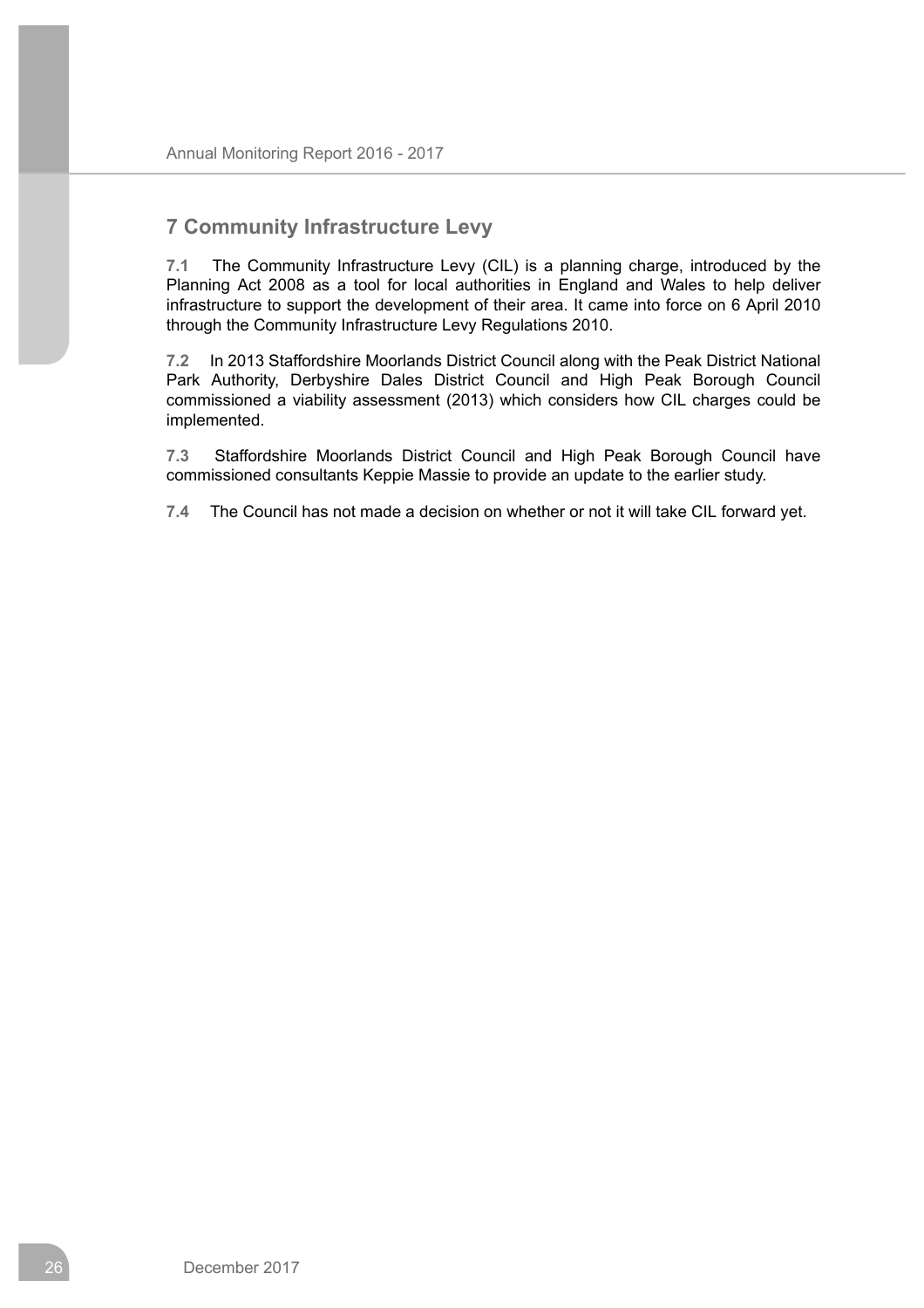Self Build Register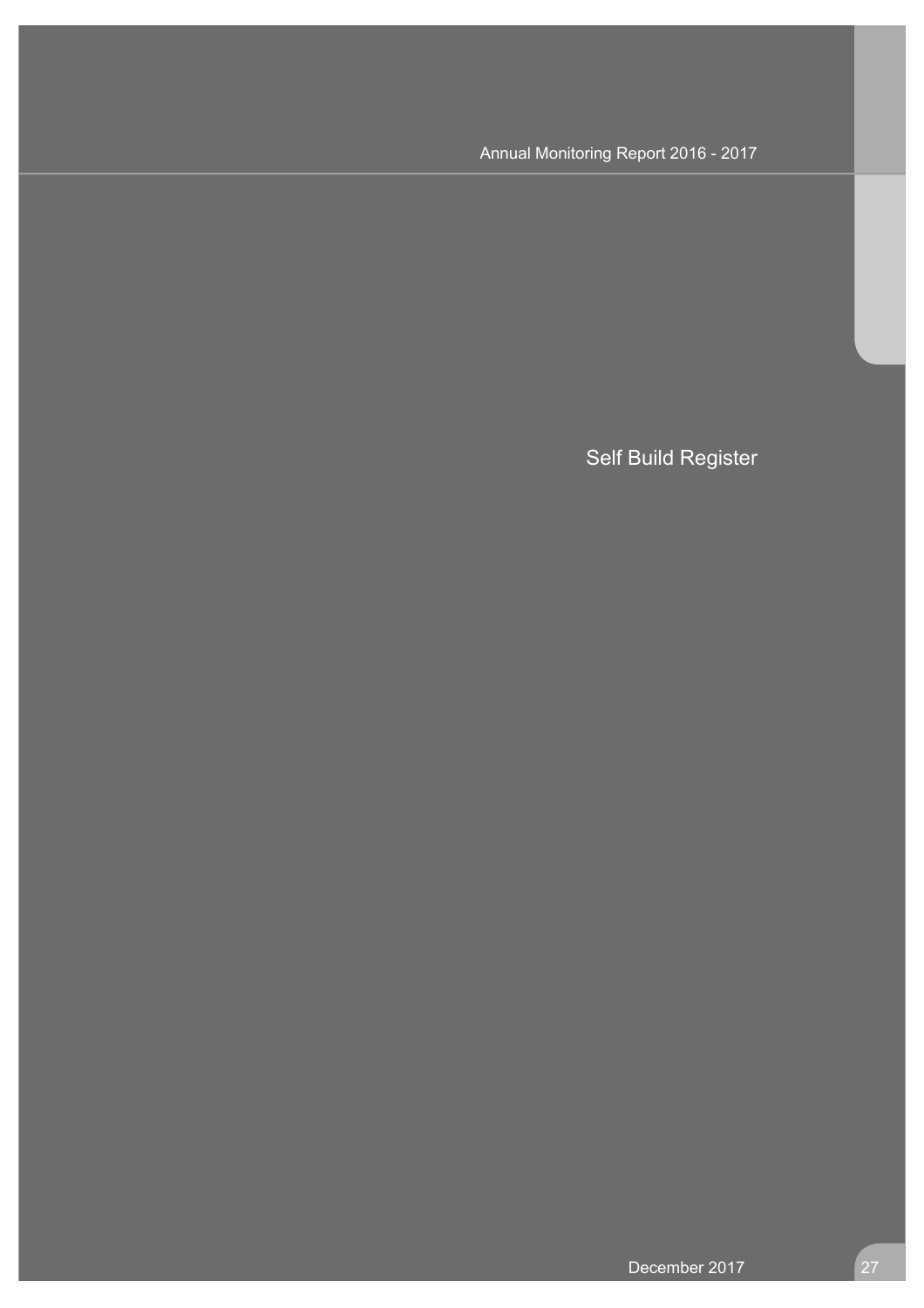# **8 Self Build Register**

**8.1** The Self-build and Custom Housebuilding Act 2015 requires the Council to keep a register of individuals/associations who are seeking a serviced plot of land to build a house on to for them to occupy as their sole or main residence. These register will provide information regarding the demand for self/custom build housing in the District and will inform the evidence base of the demand for this housing.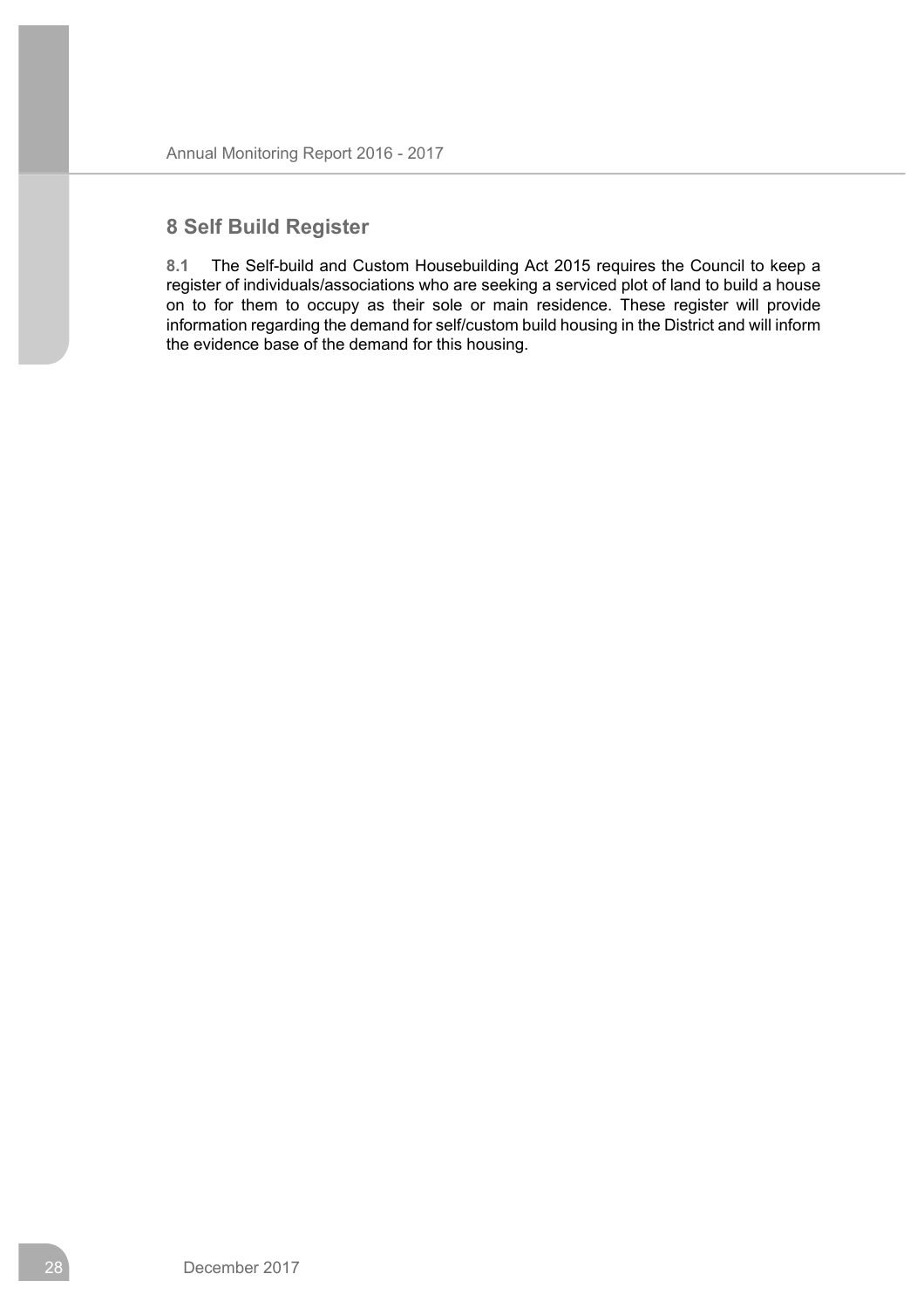Table 8.1 Details from the Self Build Register **Table 8.1 Details from the Self Build Register**

| Received<br><b>Date</b>                 | sought<br>No.Of<br>plots | local planning<br>Registered<br>authorities<br>with other | Location                                                   | details<br>Plot                                         | Property<br>details | Number of<br>bedrooms | suitable plot is<br><b>Timescale for</b><br>building if a<br>identified |
|-----------------------------------------|--------------------------|-----------------------------------------------------------|------------------------------------------------------------|---------------------------------------------------------|---------------------|-----------------------|-------------------------------------------------------------------------|
| 11/6/2016                               | ᠇                        | Stoke-on-Trent<br>Yes                                     | Anywhere in the<br>district                                | Standalone individual<br>plot                           | Detached            | 4                     | Within 12 months                                                        |
| 11/6/2016                               | ᠇                        | $\frac{1}{2}$                                             | Anywhere in the<br>district                                | Any                                                     | Any                 | $\mathbf{\Omega}$     | Within 6 months                                                         |
| 20/6/2016                               | ᅮ                        | o                                                         | Anywhere in the<br>district                                | Standalone individual<br>plot                           | Detached            | က                     | Within 12 months                                                        |
| Cohousing Ltd<br>From Leek<br>28/6/2016 | 22                       | o                                                         | Within a town                                              | community self build<br>Plot as part wider<br>project   | Terrace             | ო                     | Within 12 months                                                        |
| 28/7/2016                               | Individual<br>or up to 3 | $\frac{1}{2}$                                             |                                                            | Standalone individual<br>plot                           | Detached            | ო                     | Within 6 months                                                         |
| 16/8/2016                               | ᠇                        | $\frac{\circ}{\mathsf{Z}}$                                | Biddulph, Biddulph<br>surrounding areas<br>Moor, Bagnall & | Standalone individual<br>plot or plot on<br>development | Detached            | 4                     | Within 6 months                                                         |
| 16/8/2016                               | $\mathbf{\Omega}$        | o                                                         | Cellarhead, Kingsley<br>Wetley Rocks,                      | Standalone individual<br>plot                           | Detached            | 4                     | Within 12 months                                                        |
| 29/9/2016                               | ᡪ                        | $\frac{1}{2}$                                             | Within a town<br>Leek                                      | Standalone individual<br>plot                           | Detached            | 4                     | Within 2-3 years                                                        |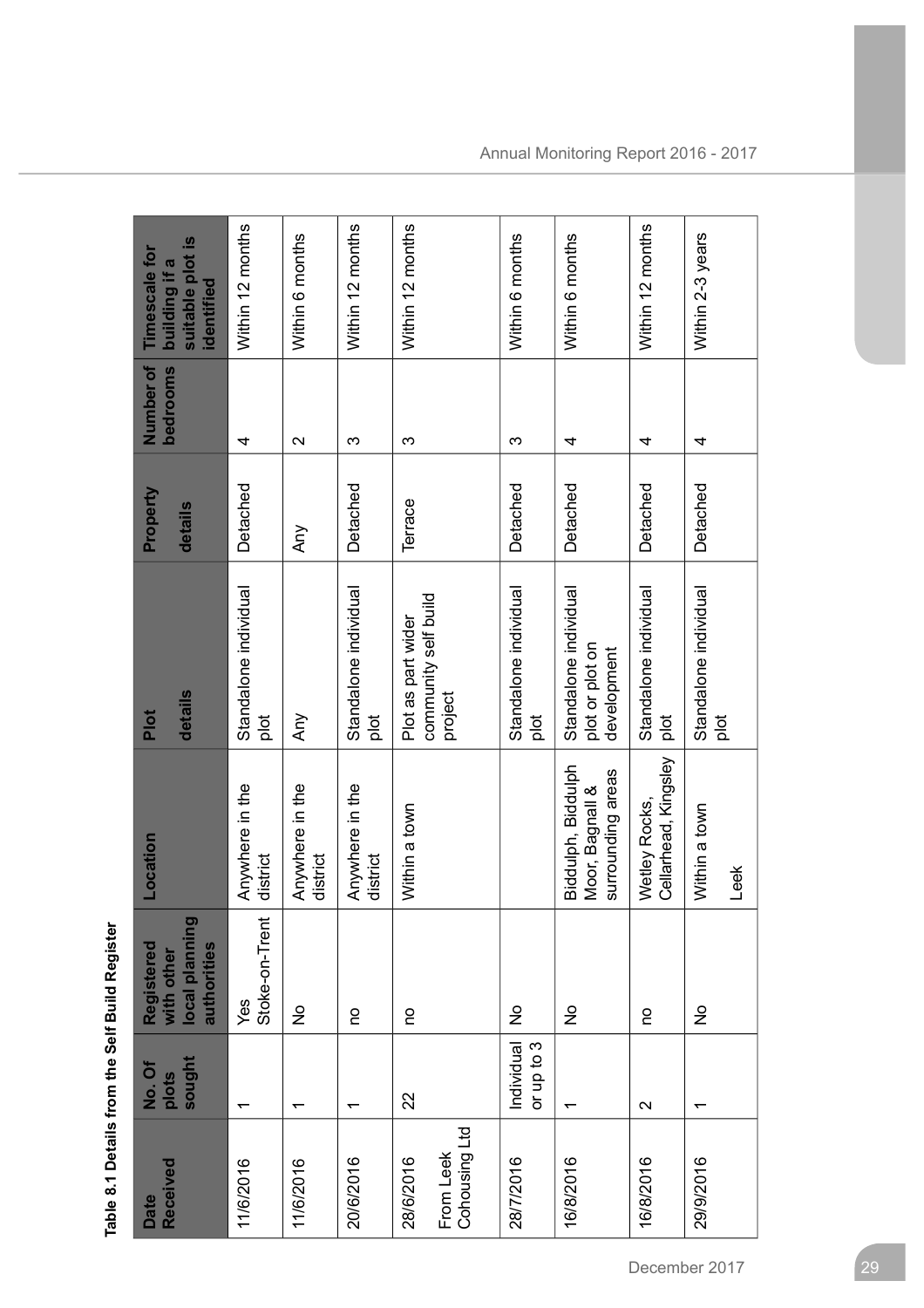| sought<br>No. Of               | local planning<br>authorities<br>Registered<br>with other | Location                                                            | Minimum 1 acre<br>details<br>Plot                  | Property<br>details  | Number of<br>bedrooms | suitable plot is<br>Timescale for<br>building if a<br>identified |
|--------------------------------|-----------------------------------------------------------|---------------------------------------------------------------------|----------------------------------------------------|----------------------|-----------------------|------------------------------------------------------------------|
|                                |                                                           | Brown Edge area                                                     |                                                    |                      |                       |                                                                  |
|                                |                                                           |                                                                     |                                                    |                      | 4                     |                                                                  |
| $\frac{1}{2}$                  |                                                           | Moorlands/Peak<br><b>District National</b><br>Staffordshire<br>Park | Small holding approx 5<br>Other<br>acres           | detached             | က                     | Within 6 months                                                  |
| $\frac{1}{2}$                  |                                                           | Leek & surrounding<br>area                                          | Standalone individual<br>plot                      | detached             | 4                     | Within 1-2 years                                                 |
| Yes Stafford<br>Borough        |                                                           | Forsbrook Blythe<br>Caverswall<br><b>Bridge</b>                     | other                                              | wolebung<br>Detached | ω                     | Within 12 months                                                 |
| Yes High Peak<br>Cheshire East |                                                           | Anywhere in the<br>district                                         | Standalone individual<br>Sustainable house<br>plot | Detached             | က                     | Within 12 months                                                 |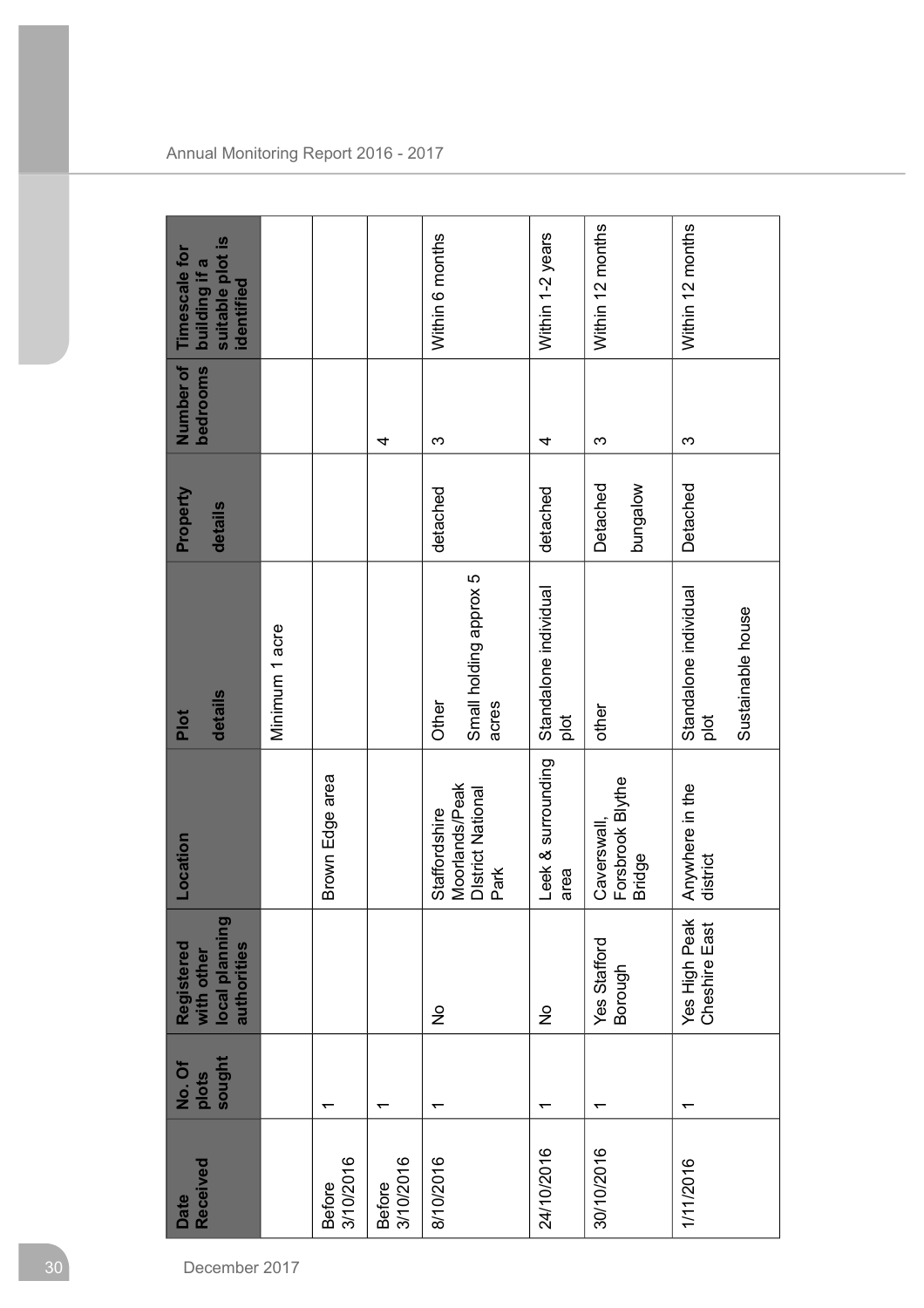| Received<br>Date | sought<br>No.Of<br>plots | local planning<br>Registered<br>authorities<br>with other | Location                                   | details<br>Plot                                       | Property<br>details  | Number of<br>bedrooms | suitable plot is<br>Timescale for<br>building if a<br>identified |
|------------------|--------------------------|-----------------------------------------------------------|--------------------------------------------|-------------------------------------------------------|----------------------|-----------------------|------------------------------------------------------------------|
| 11/11/2016       |                          | Yes Cheshire<br>East                                      | North Leek/Cheadle                         | Standalone individual<br>plot                         | Detached             | 4                     | Within 12 months                                                 |
| 11/11/2016       |                          | Stoke-on-Trent<br>Yes                                     | Stone, Caverswall<br><b>Blythe Bridge,</b> | community self build<br>Plot as part wider<br>project | Detached             | 4                     | Within 12 months                                                 |
| 11/11/2016       |                          | $\frac{\circ}{\mathsf{Z}}$                                | Anywhere in District                       | Standalone individual<br>plot                         | Bungalow<br>Detached | က                     | Within 12 months                                                 |
| 12/11/2016       |                          | $\frac{0}{2}$                                             | Leek                                       | Standalone individual<br>plot                         | Detached             | 4                     | Within 12 months                                                 |
| 14/11/2016       |                          | $\frac{\circ}{\mathsf{Z}}$                                | Village or rural<br>location               | Standalone individual<br>plot                         | Detached             | 4                     | Within 2-3 years                                                 |
| 14/11/2016       |                          | Stoke-on-Trent<br>Yes                                     | Any rural semi rural<br>area               | Standalone individual<br>plot                         | Detached<br>wolebung | $\mathbf{\Omega}$     | Within 12 months                                                 |
| 9/12/2016        |                          | $\frac{\circ}{\mathsf{Z}}$                                | Anywhere in the<br>district                | Standalone individual<br>plot                         | Detached             | က                     | Within 2-3 years                                                 |
| 30/1/2017        |                          | Yes                                                       | Anywhere in the<br>district                | Standalone individual<br>plot                         | Detached             | 4                     | Within 12 months                                                 |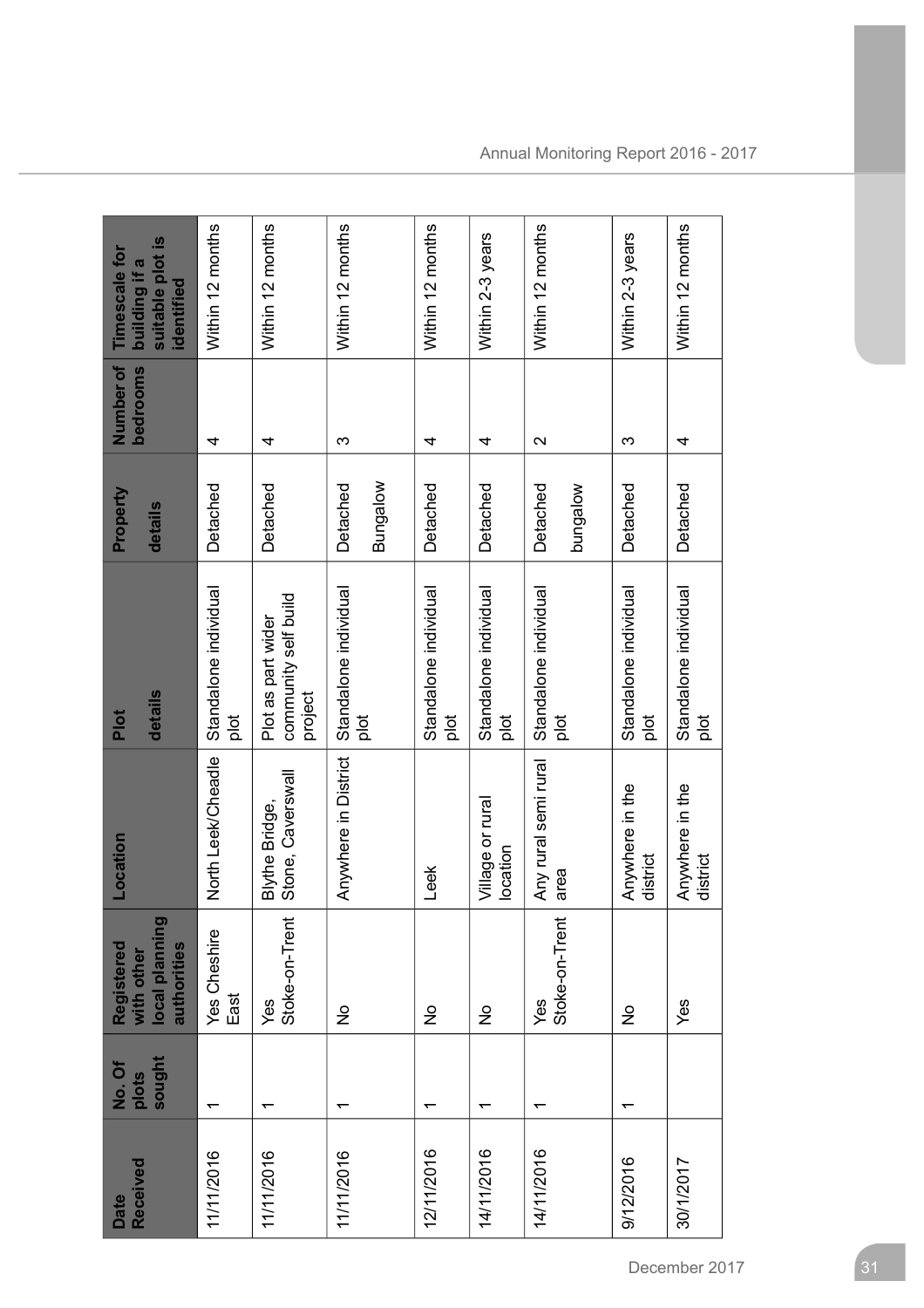| <b>Received</b><br>Date | sought<br>No. Of<br>plots | local planning<br>Registered<br>with other<br>authorities | Location                        | details<br>Plot                                                                           | Property<br>details | Number of<br><b>bedrooms</b> | suitable plot is<br>Timescale for<br>building if a<br>identified |
|-------------------------|---------------------------|-----------------------------------------------------------|---------------------------------|-------------------------------------------------------------------------------------------|---------------------|------------------------------|------------------------------------------------------------------|
| 5/3/2017                |                           | $\frac{1}{2}$                                             | Leek                            | project or standalone<br>community self build<br>Plot as part wider<br>plot               | Detached            | ო                            | Within 12 months                                                 |
| 25/2/2017               |                           | $\frac{1}{2}$                                             | Cheadle area or<br>towards Leek | Sustainable dwelling<br>community self build<br>Plot as part wider<br>project             | Detached            | $\mathbf{\Omega}$            | Within 2-3 years                                                 |
| 22/3/2017               |                           | $\frac{\circ}{\mathsf{Z}}$                                | Rural location                  | Standalone individual<br>plot                                                             | Detached            | $\mathbf{\Omega}$            | Within 6 months                                                  |
| 26/3/2017               |                           | $\frac{1}{2}$                                             | Leek                            | Elevated area of Leek or<br>Standalone individual<br>with views of<br>countryside<br>plot | Detached            | 4                            | Within 1-2 years                                                 |
| 27/3/2017               |                           | $\frac{1}{2}$                                             | Waterhouses area.               | Any                                                                                       | Any                 | က                            | Within 12 months                                                 |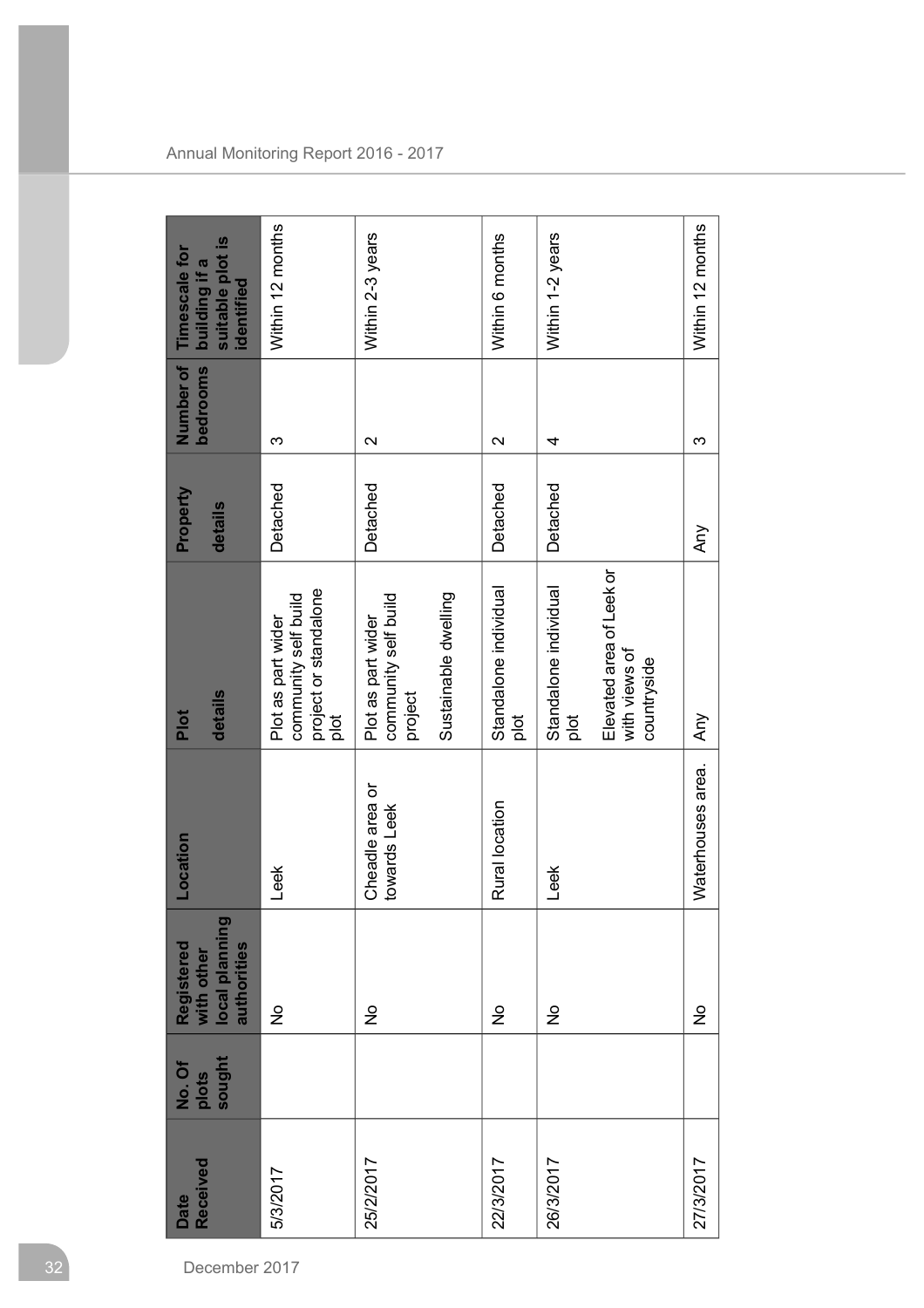**8.2** The Council's Self Build Register was set up in April 2016. Details of the register are shown in the table above.

**8.3** The register provides details of the property required and includes information on the following:

- Registered with other local authority
- Plot/property details  $\bullet$
- Location
- Timescale for building

**8.4** During the monitoring period there were 27 applications for the register. A number of registrations gave limited details. 7 had also registered with other local planning authorities. All the other authorities were neighbouring authorities Stoke-on-Trent City Council, Stafford Borough Council, High Peak Borough Council, Cheshire East. Most were from individuals looking for a single plot. However there was also a registration from a cohousing group in Leek for 22 plots for a group self build project.

**8.5** The majority of registrations were for a stand alone individual plot with a detached house. 17 indicated they wanted a stand alone individual plot, 1 of these also would consider a plot on a larger development. 4 wanted a plot on a community self build project and 1 of these also said they would consider a standalone plot.

**8.6** 22 were for a detached house (3 of which wanted bungalow). Of the others 2 stated they were flexible regarding plot type and the Leek housing scheme was for terraced properties.

**8.7** The majority of registrations were for a large property. 12 were for a 4 bedroom dwelling,10 for a 3 bedroom dwelling and 4 for 2 bedrooms.

**8.8** Most registrations specified a particular location in the Borough. 8 registrations indicated they wanted a plot anywhere in the District. 17 Specified a particular location

- 1 Within a town.
- 5 Leek
- 1 Biddulph, Biddulph Moor, Bagnall & surrounding areas.
- 1 Wetley Roacks, Cellarhead, KIngsley
- 1 Brown Edge area
- 2 Caverswall, Forsbrook, Blythe Bridge
- 2 North Leek Cheadle
- 3 Rural semi rural
- 1 Waterhouses area

**8.9** 2 registrations indicated they wanted a dwelling with sustainable construction methods.

**8.10** The majority of registrations wanted to build relatively quickly. 4 registrations wanted to build within 6 months,14 within 12 months, 2 within 1-2 years and 3 within 2-3 years.

**8.11** In summary most registrations were looking for a stand alone plot for a large 3/4 bedroom detached house and timescale for building was relatively short with most wanting to build within 12 months.